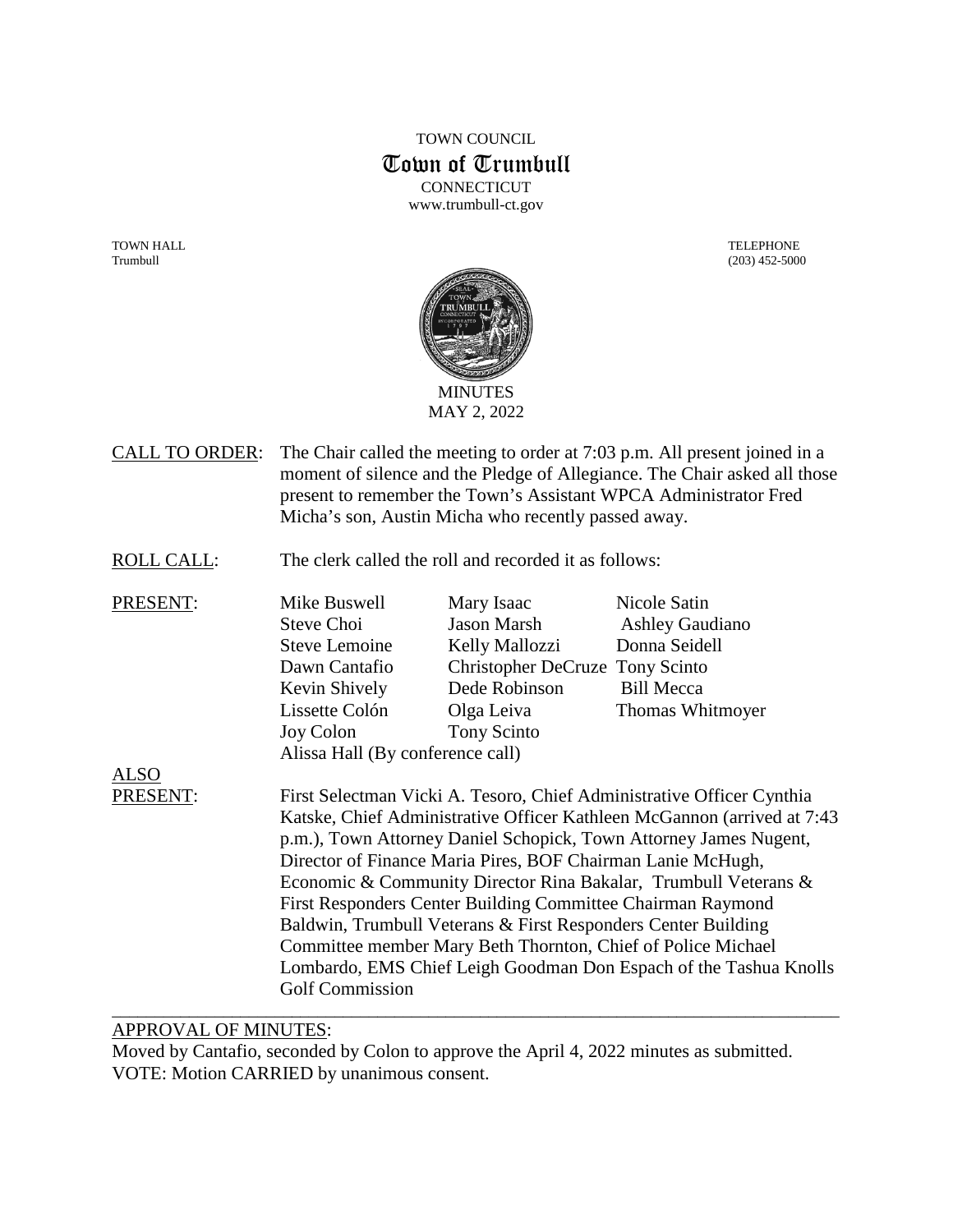Moved by Whitmoyer, seconded by Cantafio to approve the April 11, 2022 special meeting minutes as submitted.

Moved by Scinto, seconded by DeCruze to amend by adding on page 3 after the last full paragraph that ends with the "gerrymander." the following:

"Mary Issac (called the question) no vote to call the question was taken".

"Dawn Cantafio (called the question) only 11 votes were taken".

Councilman Isaac noted she did not call the question. Councilman Scinto stated it was at 53 minutes & 29 seconds of the recording. Councilman Isaac will need to review the recording. The Chair stated to call the question a 2/3 vote of the council is needed.

|                                    | Aye | Nay | Abstain |
|------------------------------------|-----|-----|---------|
| Mike Buswell                       |     |     |         |
| Mary Isaac                         |     |     |         |
| Dede Robinson                      |     |     |         |
| <b>Bill Mecca</b>                  |     |     |         |
| Nicole Satin                       |     |     |         |
| Donna Seidell                      |     |     |         |
| Steve Choi                         |     |     |         |
| Alissa Hall (conference call vote) |     |     |         |
| <b>Jason Marsh</b>                 |     |     |         |
| Lissette Colón                     |     |     |         |
| Ashley Gaudiano                    |     |     |         |
| Olga Leiva                         |     |     |         |
| Joy Colon                          |     |     |         |
| Steve Lemoine                      |     |     |         |
| Kelly Mallozzi                     |     |     |         |
| Dawn Cantafio                      |     |     |         |
| Christopher DeCruze                |     |     |         |
| Carl Massaro                       |     |     |         |
| Tony Scinto                        |     |     |         |
| Kevin Shively                      |     |     |         |
| Thomas Whitmoyer                   |     |     |         |

The clerk called the roll call vote and recorded it as follows:

VOTE: Motion CARRIED 12-5-4 (AGAINST: Mecca, Satin, Hall, Colon, Mallozzi) (ABSTENTION: Isaac, Gaudiano, Massaro, Shively)

The clerk called the roll call vote as amended:

|                   | Ave | Nay | Abstain |
|-------------------|-----|-----|---------|
| Mike Buswell      |     |     |         |
| Mary Isaac        |     |     |         |
| Dede Robinson     |     |     |         |
| <b>Bill Mecca</b> |     |     |         |
| Nicole Satin      |     |     |         |
| Donna Seidell     |     |     |         |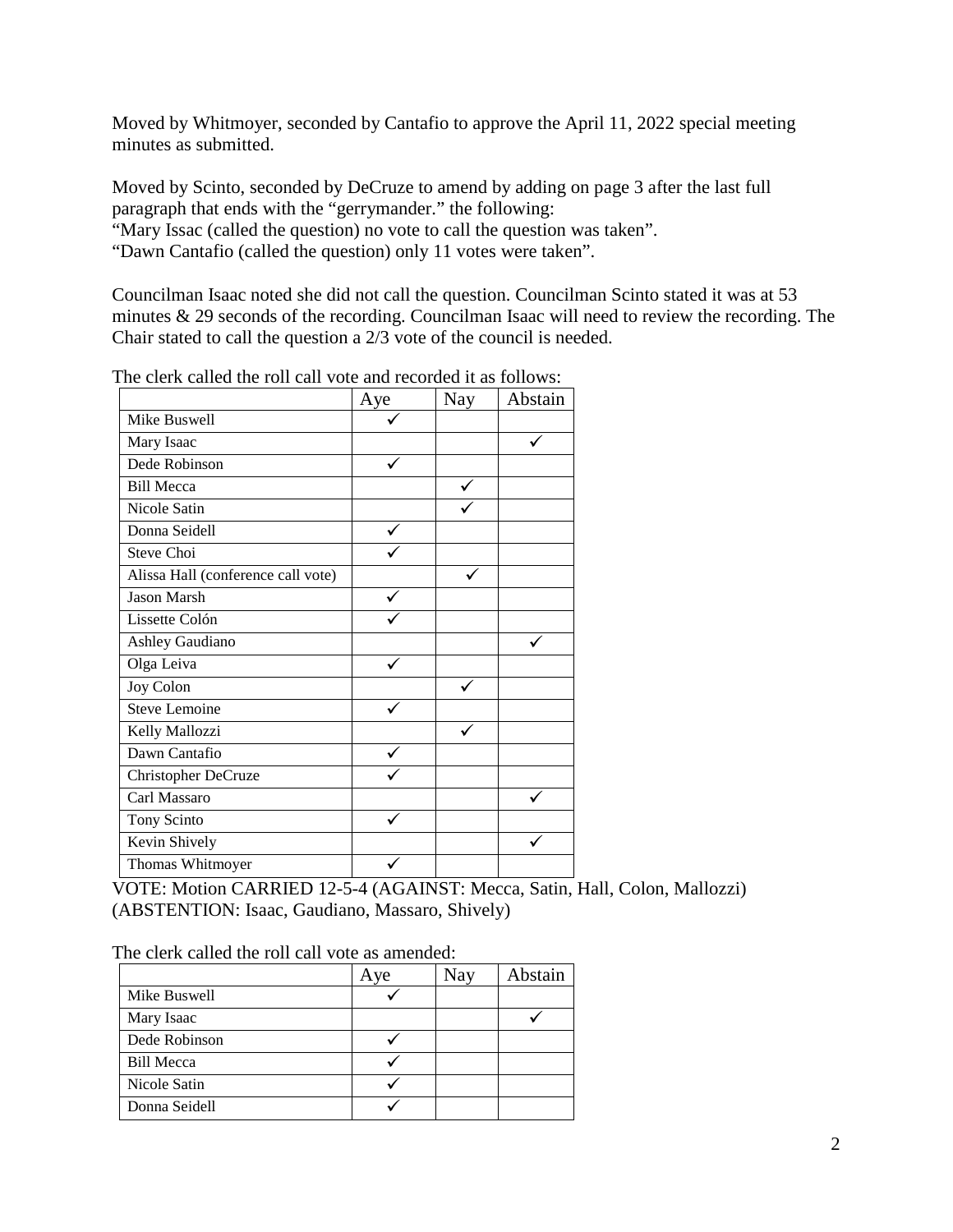| Steve Choi                         |  |
|------------------------------------|--|
| Alissa Hall (conference call vote) |  |
| <b>Jason Marsh</b>                 |  |
| Lissette Colón                     |  |
| Ashley Gaudiano                    |  |
| Olga Leiva                         |  |
| Joy Colon                          |  |
| Steve Lemoine                      |  |
| Kelly Mallozzi                     |  |
| Dawn Cantafio                      |  |
| Christopher DeCruze                |  |
| Carl Massaro                       |  |
| Tony Scinto                        |  |
| Kevin Shively                      |  |
| Thomas Whitmoyer                   |  |

VOTE: Motion CARRIED as amended 18-0-3 (ABSTENTION: Isaac, Massaro, Shively)

The Chair acknowledged it was the first day of Teacher Appreciation Week and extended her gratitude to all of our teachers who in countless ways have made a huge difference in her children's and so many others' lives. The Chair extended her gratitude to all of the teachers present at this meeting and the success over the past month of many of the student groups, Odyssey of the Mind at Madison Middle School advanced to the World Finals, We the People finished in the top ten in the nation, Trumbull High's Math Team finished second in the state championships, THS Marching Band made it to the semifinals at the Nationals, and the list goes on and on. The Council took a moment to thank those students and teachers.

# DISCUSSION ITEM(S)

• Trumbull Veterans & First Responders Center Building Committee Update: Chairman of the Trumbull Veterans & First Responders Center Building Committee Raymond Baldwin noted the following people were also present: New VFW Commander and former Town Building Official Graham Bissett, American Legion Commander Ernie Foito, Building Committee members Chief of Police Michael Lombardo and Mary Beth Thornton.

Mr. Baldwin reported the following:

- The building has been torn down and the site remediated.
- The site is shovel ready and ready for the project.
- The Town Engineering Department is looking at dredging Kaatz's Pond which is beneficial to the site aesthetically and functionality-wise.
- Through innovative thinking the Town's Parks Superintendent, Town Engineer and Director of Public Works are going to retain the dredged material onsite which will allow them to add 20-25 more parking spaces on site.
- Through the efforts of Senator Moore and our state's legislative delegation they were able to obtain a \$1.5 million grant for construction. He extended his gratitude to Rina Bakalar for her hard work on the grants for this project.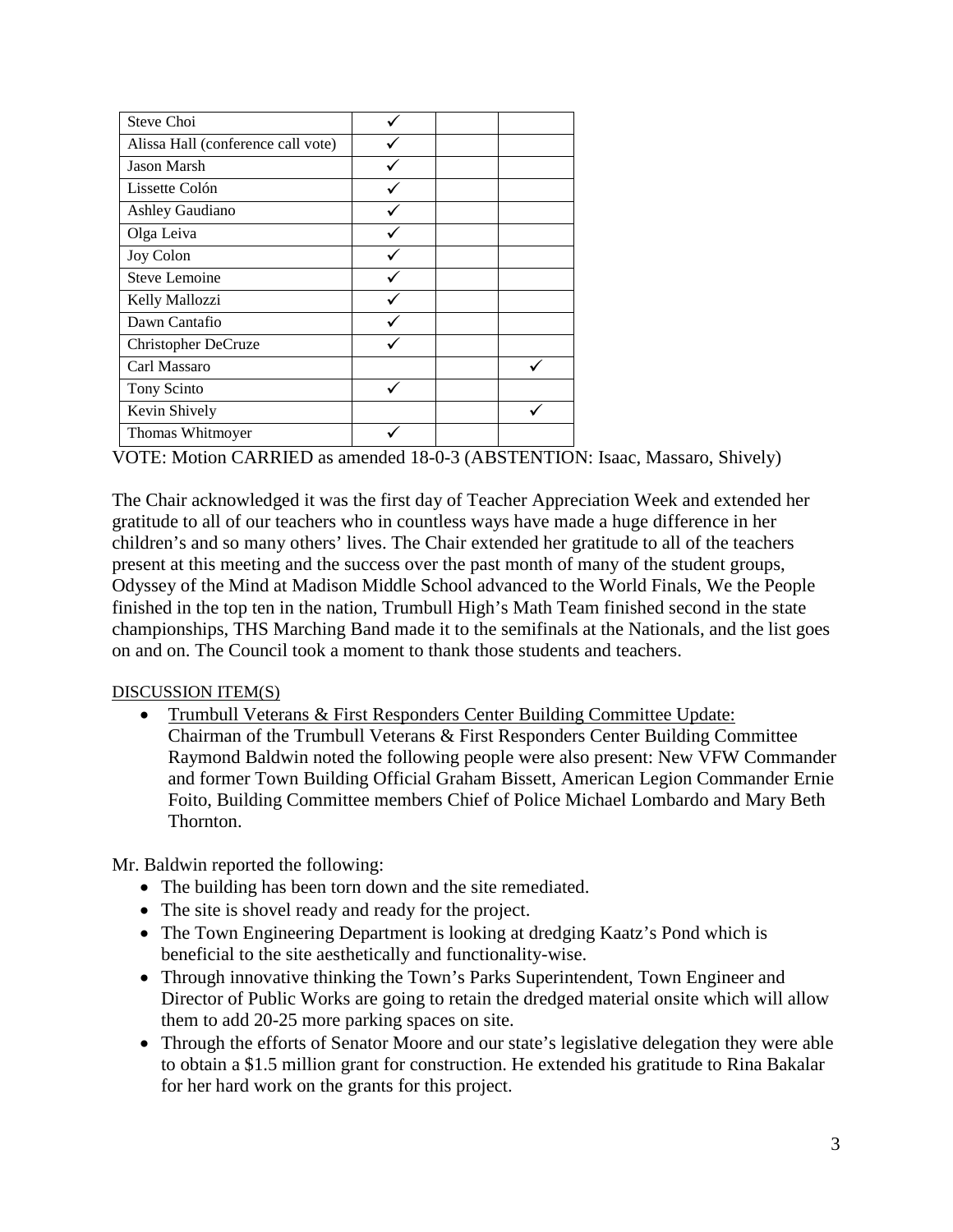- Because of supply chain issues and construction costs escalating throughout the nation, they were advised by the architect to go out and do a revised estimate on the cost of the project. It is now estimated in the area of \$4 million to \$4.5 million dollars. He is not asking for funding at this time. It was the building committee's charge to raise the money and until every avenue has been exhausted including private, federal and state sectors, he will not be back to the Council for any money. They are working with a number of corporations and some people that they think are going to come forward.
- The committee appreciates the Council's support of the project.

Ms. Rina Bakalar explained the following on the \$3 million grant applications she filed with Senator Murphy Senator Blumenthal's office and Representative Himes office:

- There was an application by the town last year for the Member Driven Community Project funding, previously known as earmarks. Earmarks have not been part of the federal budget in 12 years. It came back last year as a formal program. Last year Trumbull wasn't selected on the House side to move forward, but did get selected on the Senate side but didn't make it through the final process. It was the first year and was challenging. There were many applications.
- They had a comprehensive meeting with the congressional offices to discuss how to strengthen Trumbull's proposals this year. Ms. Bakalar did resubmit on the House side, and to each Senate office. Three applications were submitted for the one project. It's all one ask of \$3 million. They didn't lower the amount because they got the 1.5 million due to cost escalations. Based on all the estimates they have gotten from professionals \$4.5 million should cover the construction costs.
- They are waiting to hear from the from the House office, Congressman Himes, and from the Senate offices to see if they select Trumbull's project. Last year, they could only select 10 projects, and this year, they can select 15. The 10 projects that went in on the House side through Congressman Hime's office all got their funding.
- They did send in 30 letters of support. Last year there were 17. They are very hopeful.

Points of Discussion are as follows:

• Councilman Buswell extended his gratitude to Mr. Baldwin, Ms. Thornton, the First Selectman, Senator Moore and Mr. Rutigliano. He was one of the final people to rent the building and always was hopeful for the property and is grateful for them stepping up and for their vision for the property. They have his full support in any capacity for the project.

The Chair extended her gratitude to the Mr. Baldwin and the Building Committee.

PUBLIC COMMENT: There was no one present from the public to speak and the Chair closed public comment at 7:22 p.m.

1. RESOLUTION TC29-55: Moved by Satin, seconded by Cantafio BE IT RESOLVED That the Trumbull Town Council is cognizant of the application for funding in an amount not to exceed \$1,500,000 for the construction phase of the Trumbull Veterans and First Responders Center and the conditions and prerequisites for the state financial assistance imposed by the Department of Economic and Community Development, and authorizes First Selectman Vicki A. Tesoro to execute and file such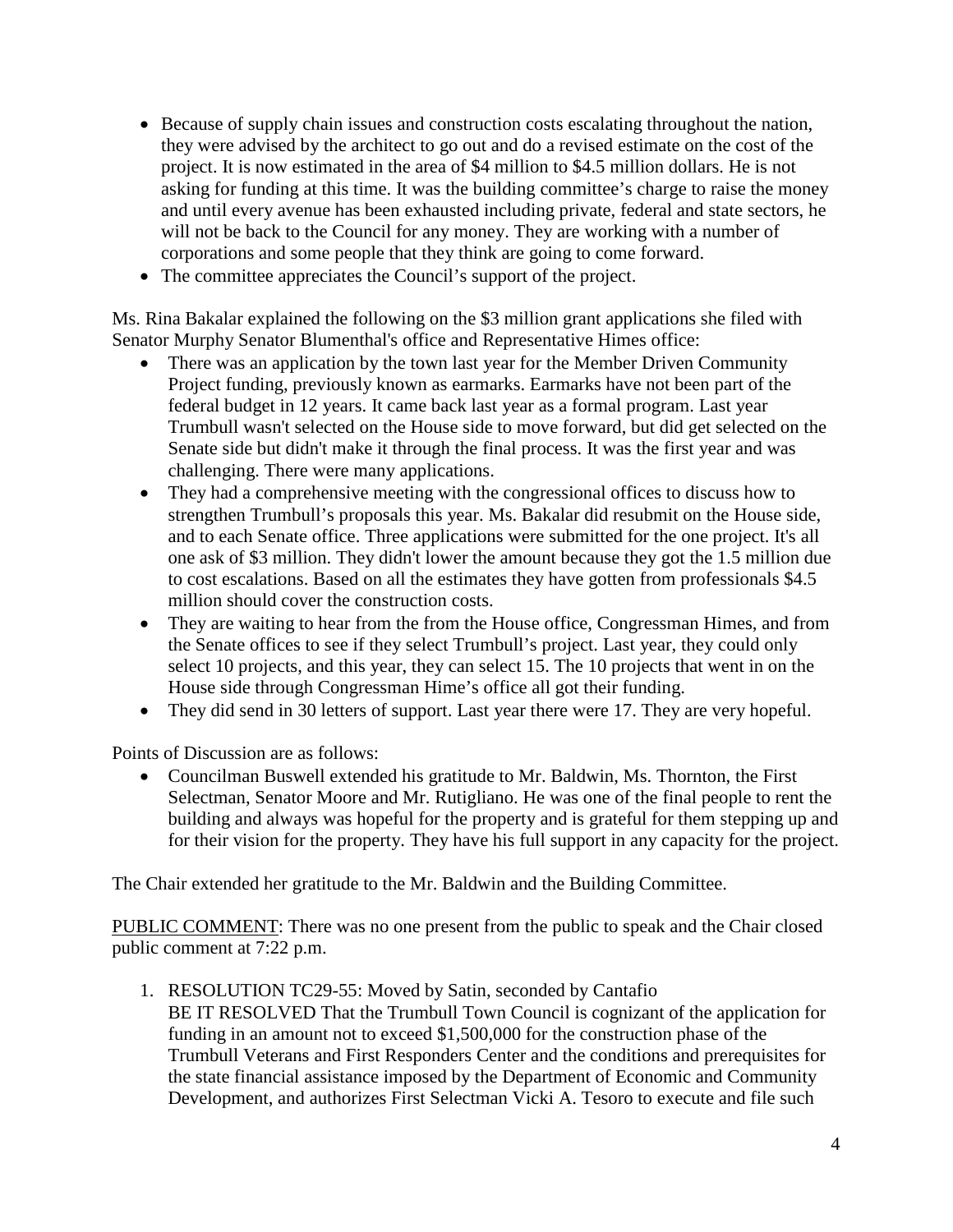application with the Connecticut Department of Economic and Community Development and all subsequent amendments, reports, and related documents in order to administer and implement the project. (Full Resolution Attached)

Committee Report: The Finance Committee met on April 26, 2022 and voted by unanimous consent.

Councilman Massaro extended his gratitude for all of Ms. Bakalar's hard work on the grants and to Senator Moore and State Representatives Laura Devlin, Tony Scott, Ben McGorty, and David Rutigliano who lobbied especially hard for this grant as well others we have pursued. He looks forward to getting this officially approved by the state and getting the project underway.

VOTE: ADOPTED by unanimous consent.

Moved by Cantafio, seconded by Satin to pass as Emergency Legislation. VOTE: Motion CARRIED by unanimous consent.

2. RESOLUTION TC29-56: Moved by Seidell, seconded by Mallozzi BE IT RESOLVED, That the Trumbull Town Council is cognizant of the application for funding from the 2023 Member Directed Community Project Program/Congressionally Directed Spending Program in the amount of \$3,000,000 to support the construction of the Trumbull Veterans and First Responders Center, and authorizes First Selectman Vicki A. Tesoro to execute and file such application and all subsequent amendments, reports, and related documents in order to administer and implement the project. (Full Resolution Attached)

Committee Report: The Finance Committee met on April 26, 2022 and voted by unanimous consent.

The Chair noted this resolution was discussed during the Discussion Item of this agenda.

Ms. Bakalar explained it's estimated there are 15 projects in the neighborhood of \$1 million to \$3 million. The money goes through the budget process and appropriation bills and have to choose which bill to apply under, she applied under the THUD bill and our ask will only go through the THUD committee process of the federal government. It is a formal process now.

The Chair extended her gratitude to Ms. Bakalar for her work on this and suggested the Council send a letter of support in a bipartisan manner. Ms. Bakalar indicated emergency legislation was not necessary.

VOTE: ADOPTED by unanimous consent.

3. RESOLUTION TC29-57: Moved by Whitmoyer, seconded by Cantafio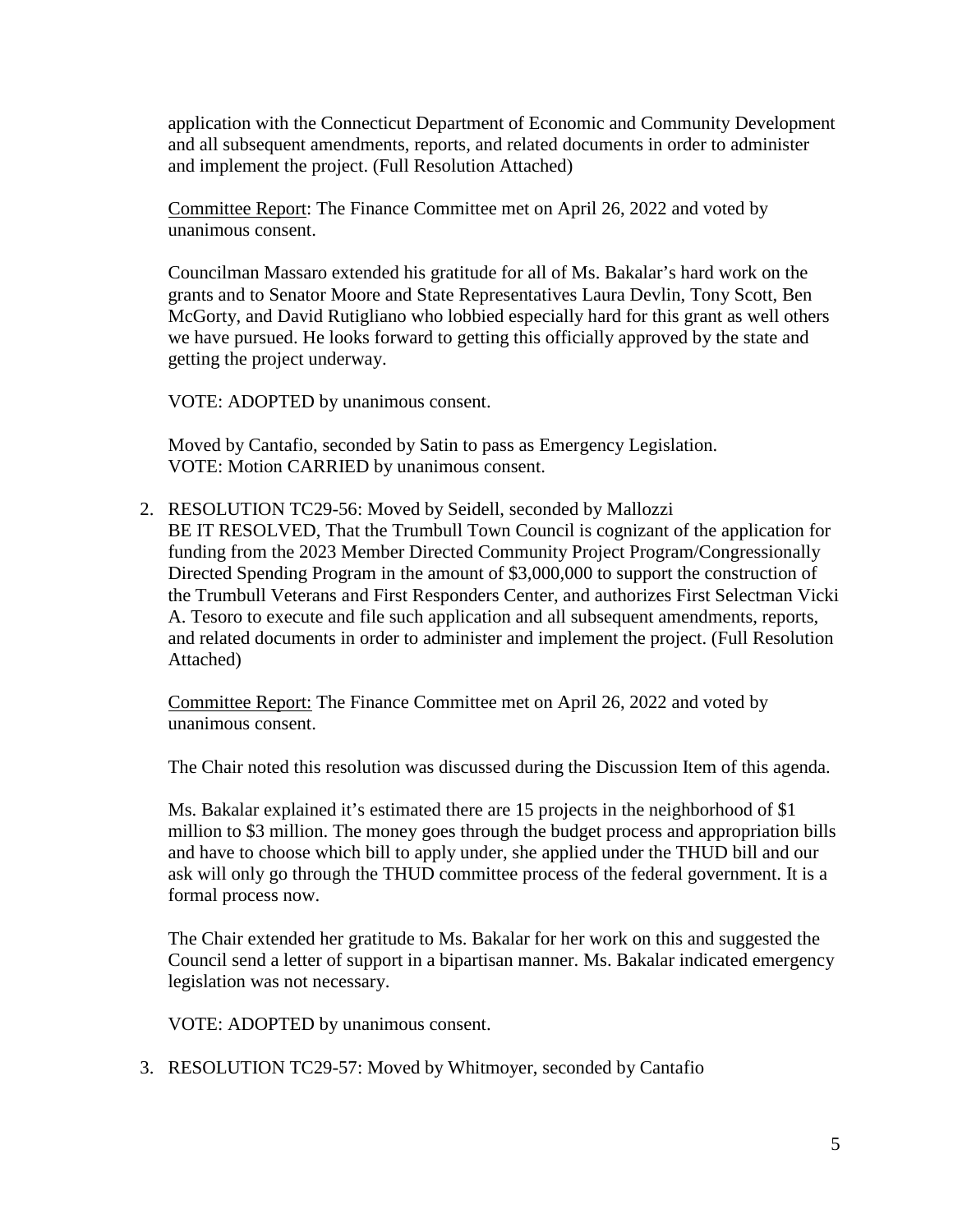BE IT RESOLVED, That the Town Attorney is hereby authorized to settle a workers compensation claim known as Gary Sengalliesi v. the Town of Trumbull.

Committee Report: The Finance Committee met on April 26, 2022 and voted by unanimous consent to enter into executive session, to end executive session and the vote on the resolution carried by unanimous consent. It was noted the for the record the Committee minutes need to reflect Attorney Bonnapaine was present not Attorney Fattabene and Ms. Katske was not present during executive session.

Moved by [Colón,](https://linkprotect.cudasvc.com/url?a=https%3a%2f%2fwww.norwalkps.org%2f526573_3%3fpersonID%3d243177&c=E,1,3K4q4WWTM6J_TEDSOg21JlDvlc8lQ_o8VilDGTakN86iHFJCB0p2WhOizanForr3Qp66AKFNDW09ibwhNon-rCTl7K_M-47SQbsdbEryFAGIgPaiCwXGfN9vDHRP&typo=1) seconded by Choi to ENTER into Executive Session to discuss pending litigation. VOTE: Motion CARRIED by unanimous consent.

The Trumbull Town Council entered into Executive Session at 7:34 p.m. to discuss pending litigation with the following people present:

Mike Buswell, Mary Isaac, Nicole Satin, Steve Choi, Jason Marsh, Ashley Gaudiano, Steve Lemoine, Kelly Mallozzi, Donna Seidell, Dawn Cantafio, Christopher DeCruze, Tony Scinto, Kevin Shively, Dede Robinson, Bill Mecca, Lissette [Colón,](https://linkprotect.cudasvc.com/url?a=https%3a%2f%2fwww.norwalkps.org%2f526573_3%3fpersonID%3d243177&c=E,1,3K4q4WWTM6J_TEDSOg21JlDvlc8lQ_o8VilDGTakN86iHFJCB0p2WhOizanForr3Qp66AKFNDW09ibwhNon-rCTl7K_M-47SQbsdbEryFAGIgPaiCwXGfN9vDHRP&typo=1) Olga Leiva, Thomas Whitmoyer, Joy Colon, Tony Scinto, Alissa Hall (By conference call), Labor Relations Director Thomas McCarthy, Director of Finance Maria Pires, Town Attorney Schopick and First Selectman Vicki A. Tesoro.

Moved by Cantafio, seconded by Whitmoyer to END Executive Session at 7:40 p.m. VOTE: Motion CARRIED by unanimous consent.

VOTE: ADOPTED by unanimous consent.

4. RESOLUTION TC29-58: Moved by Robinson, seconded by Cantafio BE IT RESOLVED, That \$105,585 is hereby appropriated from Golf Retained Earnings 21-315200 to Capital Outlay 21100000-581888.

Committee Report: The Finance Committee met on April 26, 2022 and voted by unanimous consent to pass without recommendation.

Mr. Espach explained this was also in their FY2023 budget but they can start the project this fiscal year. The north side of the roof of the Pro-Shop leaks and has been for a number of years, it needs to be replaced. They are replacing the whole north side, the south side was fixed approximately 10 years ago. Mr. Espach respectfully requested not to take the funds out of the next fiscal year's budget as they can put it to good use. If the council has to due to procedural reasons he understood.

Attorney Schopick explained these funds come from the Enterprise Fund which is paid by the golfers.

Mr. Espach stated the cost of the roof is \$105,000, it is not a good time to do roofs but it has to be done. Attorney Schopick further explained the successful bidder for the job is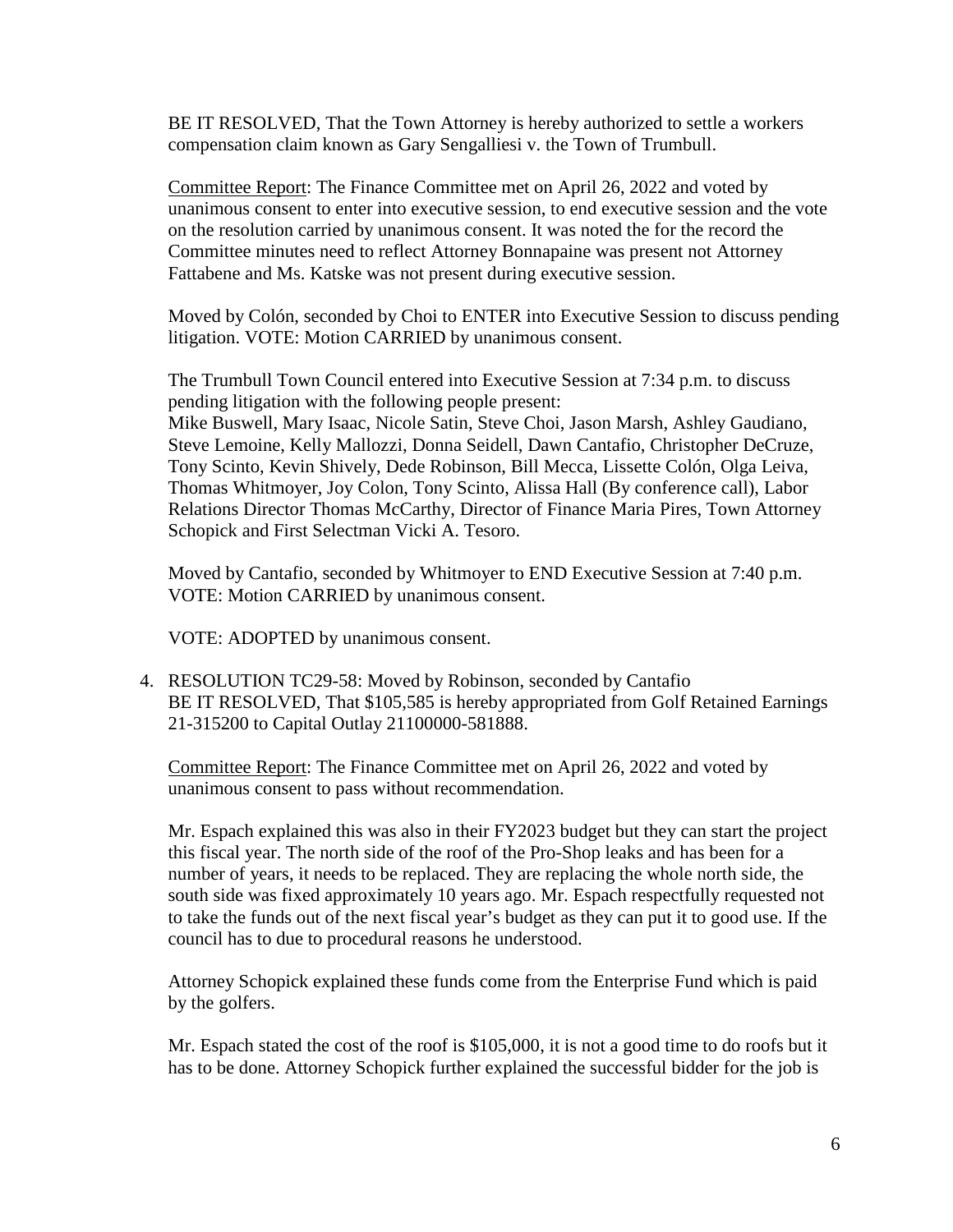able to do the roof now, if they wait it won't happen for another year. It is important this is passed and asked that it be passed as emergency legislation.

VOTE: ADOPTED by unanimous consent.

Moved by Cantafio, seconded by Satin to pass as emergency legislation. VOTE: Motion CARRIED by unanimous consent.

5. RESOLUTION TC29-59: Moved by Mallozzi, seconded by Cantafio BE IT RESOLVED that the sale of town-owned properties at 105, 109, 115, 119, 120, 123, and 124 Duane Place to Marcia Lopes for \$79,227.50 is hereby approved. (Full Resolution Attached)

Committee Report: The Finance Committee met on April 26, 2022 and voted by 4-2 (Buswell, Scinto). Attorney Schopick noted the following corrections of the Committee Minutes: The appraisal was \$22,000 not \$72,000 and that the new owner does have the right to go to P&Z for waivers.

Councilman Scinto stated he hoped going forward, the Planning and Zoning Commission ask questions and do more homework before they send 8-24 referrals. In this case they did not. They didn't ask any questions. Councilman Scinto clarified there was not anything in particular that the council needs more on this from P&Z, P&Z needs to do their job and they are not.

Councilman Buswell explained he went to the site a couple days ago and did his own homework, he spoke with the neighbors, the public works department and did a pretty thorough investigation over the course of a couple of days and a lot of information came to light that was not known previously in the resolution or minutes. To Councilman Scinto's point, the more information P&Z knows going into a situation like this, the better.

It was confirmed this property was marketed differently than the properties on Church Hill Road, this property was a \$22,000 piece of property, and the Church Hill properties were listed at their appraised values. This is a homerun because it was put out to bid and the town will get \$73,700, the other fees are added on but are paid by the buyer. Councilman Massaro noted that no one came to the Council first for permission or recommendation to market the property. Attorney Nugent noted the Purchasing Agent has used Govdeals several times, it is an effective way of disposing of certain types of property. They did make a distinction with this \$22,000 property. That was the town's valuation and the independent appraisal valuation.

Attorney Schopick further explained due to the nature of the property on Church Hill Road, he had a debate within himself over whether it was necessary to go to the Council for permission to put them on the market, and he decided that it was probably best under the circumstances in the way that the properties had been acquired, that they should go back come to the Council for permission to put the properties on the market for sale. In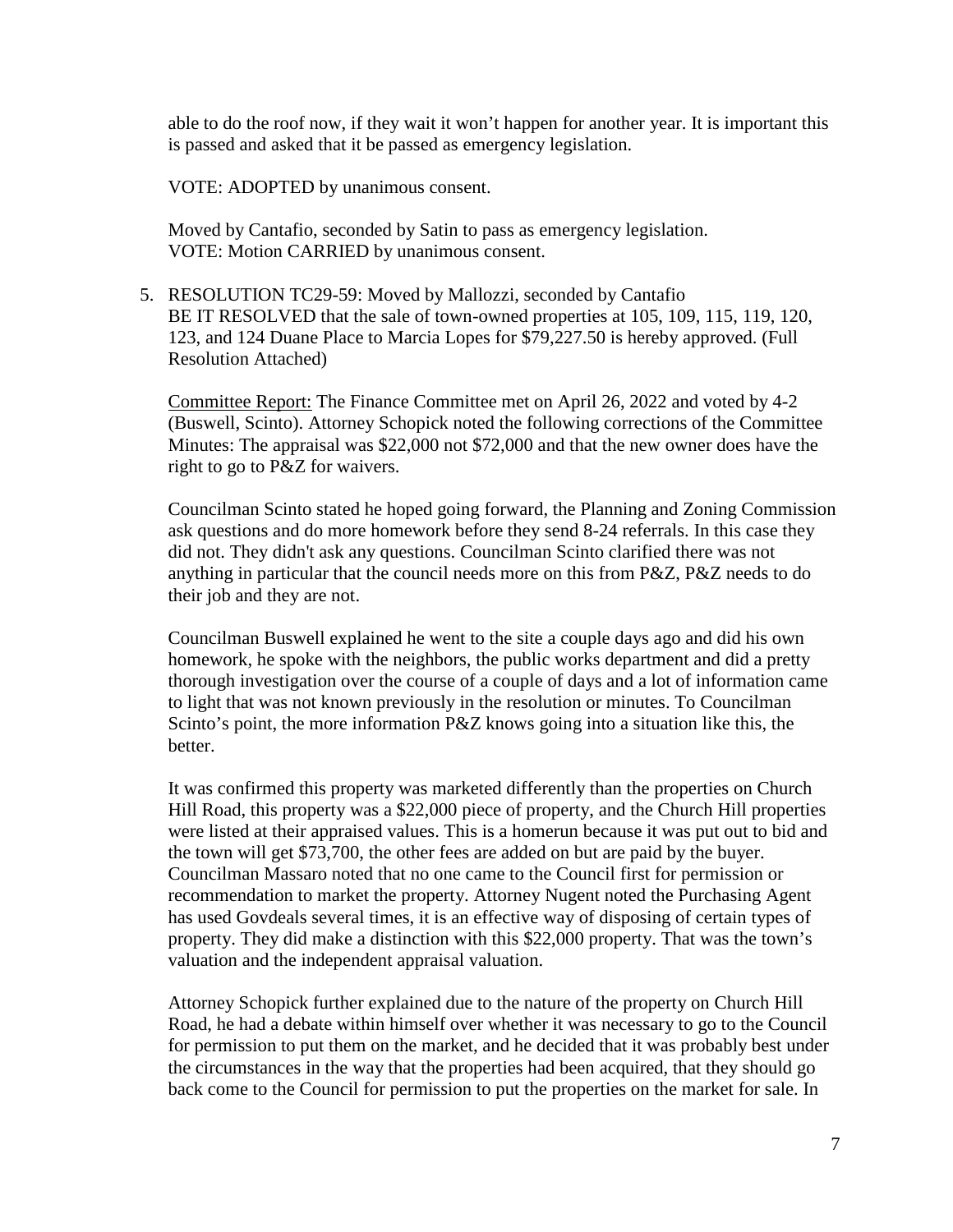this case, the present property the property was foreclosed, the town did not have any major use for the property when it was acquired and knew it would have to come back here. If Council said no, then the Town would have to hold on to the property and be responsible for it.

Attorney Schopick believes AA zone is a ½ acre residential zone.

The Chair noted due to the length of the agenda that she did not want the Council to get into a back and forth, she asked they make their comments and the meeting would continue.

Attorney Schopick explained this was the result of an auction bid. It is the high bid, the bidder had to put up a \$5,000 deposit in order to participate in the auction. He did not know how many bids there were. But the highest and best did was \$73,700, the balance is a fee to Govdeals.com that is being paid by the by the buyer. The money goes to the Town, the town pays Govdeals their fee, and retains the \$73,700. That was an auction that was opened and was advertised nationally on various websites. This was property that was valued at \$22,000 and is all rock with a cliff.

Attorney Schopick further explained there was another step mandated by law for the sale of the Church Hill Road properties, a public hearing held by the Town Council the night the sale was approved. The statute specifically says the property that is obtained through foreclosure is not subject to public hearing, the 8-24 approval could have been initiated at any time. The 8-24 referral is only a statement by the board. It's a statement by the P&Z that the property should be or may be sold. The referral is done when the town is going to lease property, sell property or purchase property. It's not the purview of P&Z to get into specifics of what the sale price is or what the property is going to be used for, they can ask those questions, but the use of or the actual sale of the property is not within the purview of P&Z. What they're saying is, yes, they agree that the property should be sold, if P&Z had not agreed the property should be sold, it would have to come to the Council prior to the sale to override P&Z and would need a 2/3 vote to override P&Z. In this instance, P&Z made the referral and based on that the town put the property on the market through Govdeals, prior approval to do so is not required. Because of the nature of the purchase of the Church Hill properties it seemed appropriate to come to the Town Council to say they were changing that purpose of the properties and selling them as single family homes which is far different from this \$22,000 lot of rock. They felt the best way of marketing this was through the auction site.

Attorney Schopick and Attorney Nugent conformed for the Chair that the Council knows everything about the property from their perspective for this resolution and the sale of the property.

Attorney Schopick explained the resolution includes the full amount, the Town will pay the buyer's fee added on by Govedeals, and the Town will retain the buyer's bid of \$73,700. The Town received the gross proceeds, the conveyance tax return is going to show the gross proceeds, understanding there's no conveyance tax to pay, the Town is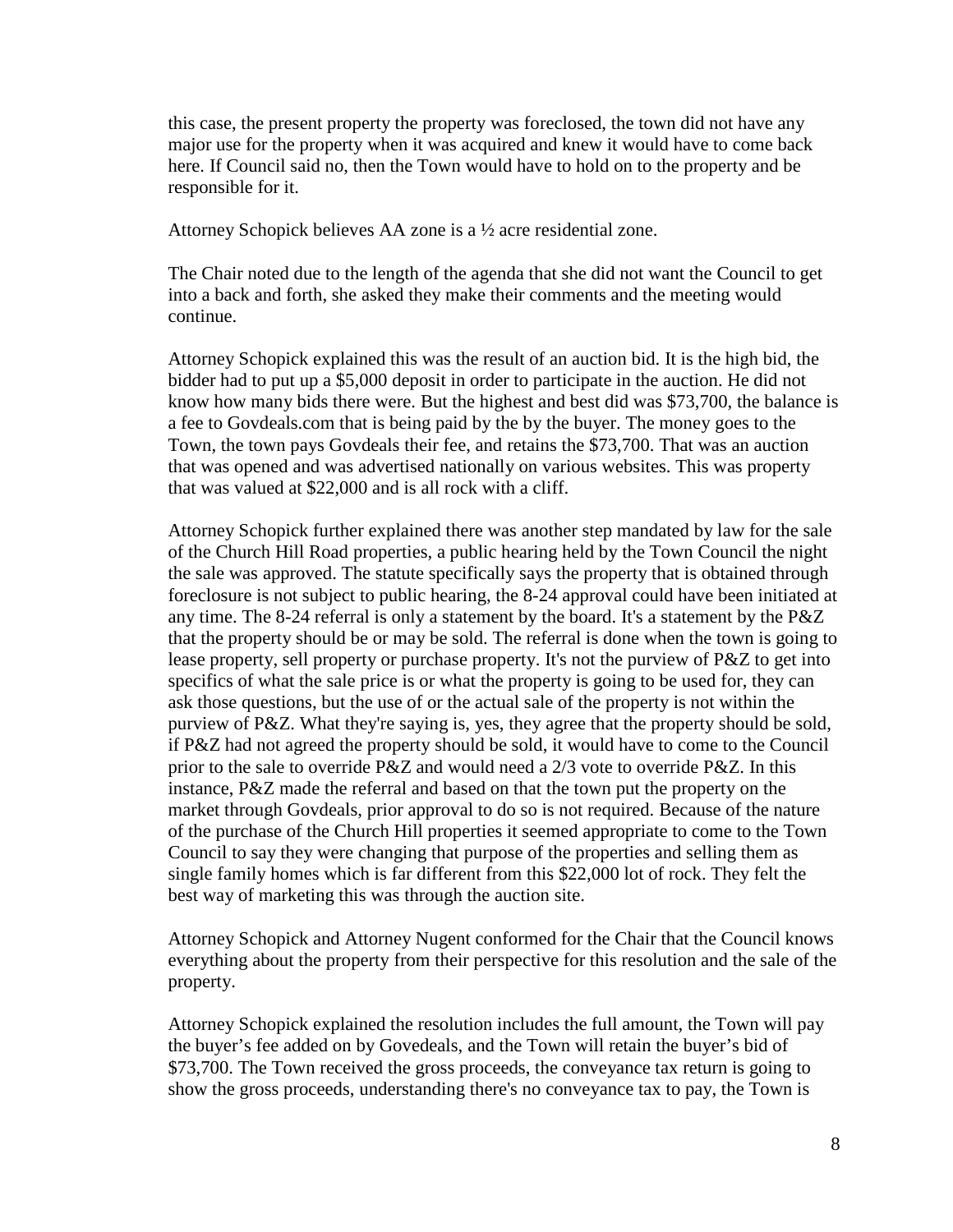exempt from paying conveyance tax. The Town will put that on the on the conveyance tax return. Money will come in the Town will retain the \$73,700 and disperse the rest. The town has zero expense.

Attorney Schopick explained the buyer is buying the property "as is". The Town does not know if there is contamination, but if there is they buyer is responsible, the auction stated that the buyer is responsible for all environmental issues. He does not think the municipality is subject to the CT Transfer Act. There was no sort of establishment of the property that they know of. There was no gas station there or dry cleaner.

|                                    | Aye | <b>Nay</b> | Abstain |
|------------------------------------|-----|------------|---------|
| Mike Buswell                       |     |            |         |
| Mary Isaac                         |     |            |         |
| Dede Robinson                      |     |            |         |
| <b>Bill Mecca</b>                  |     |            |         |
| Nicole Satin                       |     |            |         |
| Donna Seidell                      |     |            |         |
| Steve Choi                         |     |            |         |
| Alissa Hall (conference call vote) |     |            |         |
| Jason Marsh                        |     |            |         |
| Lissette Colón                     |     |            |         |
| Ashley Gaudiano                    |     |            |         |
| Olga Leiva                         |     |            |         |
| Joy Colon                          |     |            |         |
| Steve Lemoine                      |     |            |         |
| Kelly Mallozzi                     |     |            |         |
| Dawn Cantafio                      |     |            |         |
| Christopher DeCruze                |     |            |         |
| Carl Massaro                       |     |            |         |
| Tony Scinto                        |     |            |         |
| Kevin Shively                      |     |            |         |
| Thomas Whitmoyer                   |     |            |         |

The clerk called the roll call vote and recorded it as follows:

VOTE: ADOPTED 18-3 (AGAINST: Buswell, Robinson, Scinto)

6. RESOLUTION TC28-60: Moved by Scinto, seconded by Satin BE IT RESOLVED, That the annual budget for the Town of Trumbull for fiscal year beginning July 1, 2022 and ending June 30, 2023, as recommended by the Board of Finance and amended by the Town Council, be and the same is hereby adopted and that the sums stated therein as amended for their respective purposes be and the same are hereby appropriated.

Moved by Shively, seconded by Cantafio to waive the reading of the Committee Report: VOTE: Motion CARRIED by unanimous consent.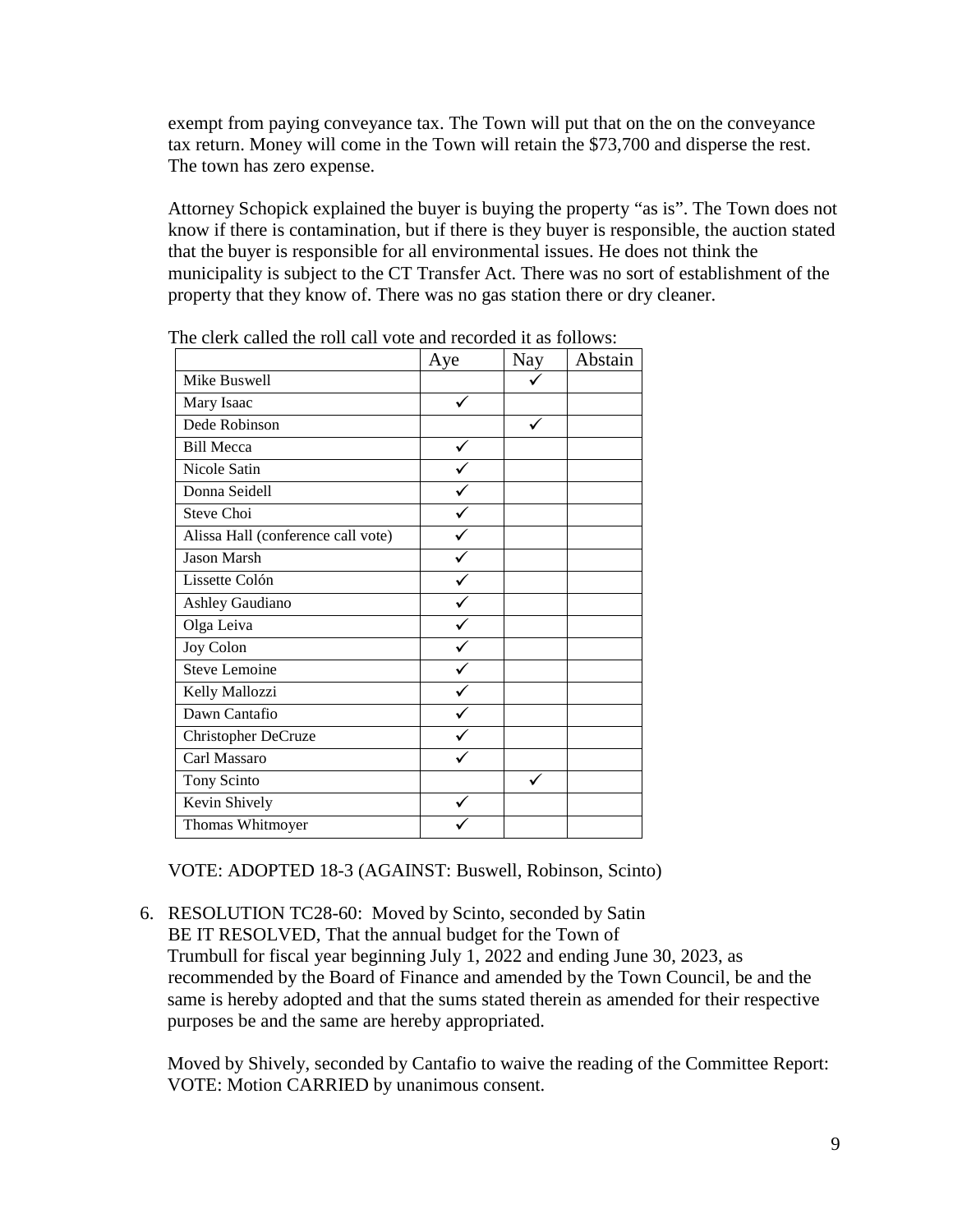The Chair extended her gratitude to everybody who has been a part of the budget process and to Ms. Pires and the Finance Department for all of their work, to all of the department heads who put in a lot of time, the BOF who put in a tremendous amount of time holding public hearings and department hearings, the Town Council Finance Committee who held department hearings and a committee meeting. The budget is finally in front of the full Council for their vote. The Council will go through department by department. There are only two options for the Council, to either reduce any line item in the budget with a simple majority vote or increase any line items only to the amount of the First Selectman which would require a two thirds vote to increase. Councilman Shively added the Council is working from the BOF approved recommended budget. The Chair added after the budget is adopted by the Council it goes to the BOF to set the mill rate. Once the budget is adopted, the BOE gets one lump sum, they get to allocate that as they see fit.

The Council went department by department and the following are discussion points and motions and votes taken:

#### **02 PUBLIC SAFETY**

EMS 01022600-501101 SALARIES-FT/PERMANENT Moved by Isaac, seconded by Mallozzi to increase by \$22,235.

Councilman Isaac explained this is to bring on one of the delayed EMT hires to July  $1<sup>st</sup>$ , as opposed to waiting until January  $1<sup>st</sup>$ , there were two delayed, this motion is moving one to be hired for July 1<sup>st</sup>. During the budget hearing process Chief Goodman had brought up the fact that the amount of out of town calls had increased significantly. There are also a lot of calls from other districts coming in to facilitate. Now that COVID is almost over the call volume has gone back up. EMS generates \$1.5 million. This is a way to add more staff per diem. Some of the per diems are over or close to as high as they can be. This was proposed to facilitate the department further. When we go out of district we're paid for that. We have a lot of per diems, 18 of those are going to be leaving shortly to go on to other positions. We could be short staffed. The position put in last February has not been set yet. That person will hopefully be coming on soon. There could be a four to six month delay in hiring. If we wait until January 1, for that person as well, it could be another six months. Councilman Isaac feels strongly in aiding the department.

Councilman Massaro stated the supplemental done was \$109,000 was to address the out of town calls, the Chief explained it would take six months.

The Chair explained the BOF wanted to give EMS time for the implementation of what had been approved, if there was a need they encouraged the Chief to come back to the BOF for a supplemental.

Ms. McHugh, Chairman of the BOF explained the BOF did support the hiring of the two additional EMTs. They gave the Chief a supplemental to hire another full shift, which hadn't hit the road yet. The BOF wanted her to have six months to get that up and running. She doesn't believe hiring one now changes the intent of that. The BOF felt six months gave them lead time to get the other shift on the road, and see how the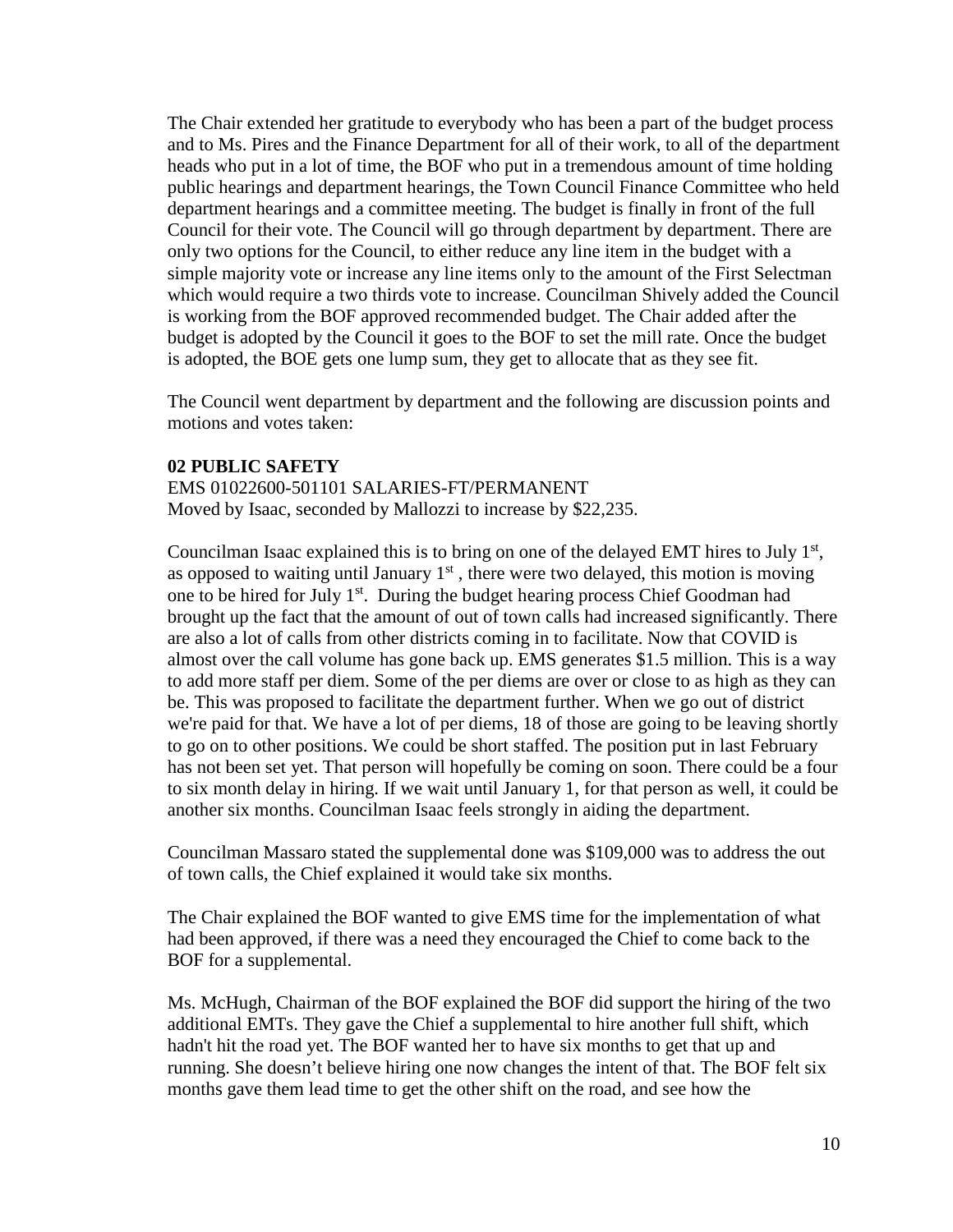deployment pattern worked. They do support the growth of that department, they just wanted to make sure it was incremental and each part was in place first.

Councilman Shively explained he was of the mind of giving them some time to get that new crew on board so the Council could see what their need really was and making sure that they needed everything that were given. Under normal circumstances, he probably would have said, to split it, and give them at least one now, and one later, but with the added cost coming up of the employee benefits he is not sure about doing that. He would like to see what they can do with what was already given to them first.

It was confirmed there was one EMT in the supplemental

|                                    | Aye | <b>Nay</b> | Abstain |
|------------------------------------|-----|------------|---------|
| Mike Buswell                       |     |            |         |
| Mary Isaac                         |     |            |         |
| Dede Robinson                      |     |            |         |
| <b>Bill Mecca</b>                  |     |            |         |
| Nicole Satin                       |     |            |         |
| Donna Seidell                      |     |            |         |
| Steve Choi                         |     |            |         |
| Alissa Hall (conference call vote) |     |            |         |
| <b>Jason Marsh</b>                 |     |            |         |
| Lissette Colón                     |     |            |         |
| Ashley Gaudiano                    |     |            |         |
| Olga Leiva                         |     |            |         |
| Joy Colon                          |     |            |         |
| Steve Lemoine                      |     |            |         |
| Kelly Mallozzi                     |     |            |         |
| Dawn Cantafio                      |     |            |         |
| Christopher DeCruze                |     |            |         |
| Carl Massaro                       |     |            |         |
| Tony Scinto                        |     |            |         |
| Kevin Shively                      |     |            |         |
| Thomas Whitmoyer                   |     |            |         |

The clerk called the roll call vote and recorded it as follows:

VOTE: Motion CARRIED 14-7 (AGAINST: Marsh, Cantafio, DeCruze, Massaro, Scinto, Shively, Whitmoyer)

EMS NEW TOTAL \$1,763,946 - Increase of \$22,235

The clerk called the roll call vote and recorded it as follows

|              | $V\mathbf{A}$ | Nay | Abstain |
|--------------|---------------|-----|---------|
| Mike Buswell |               |     |         |
| Mary Isaac   |               |     |         |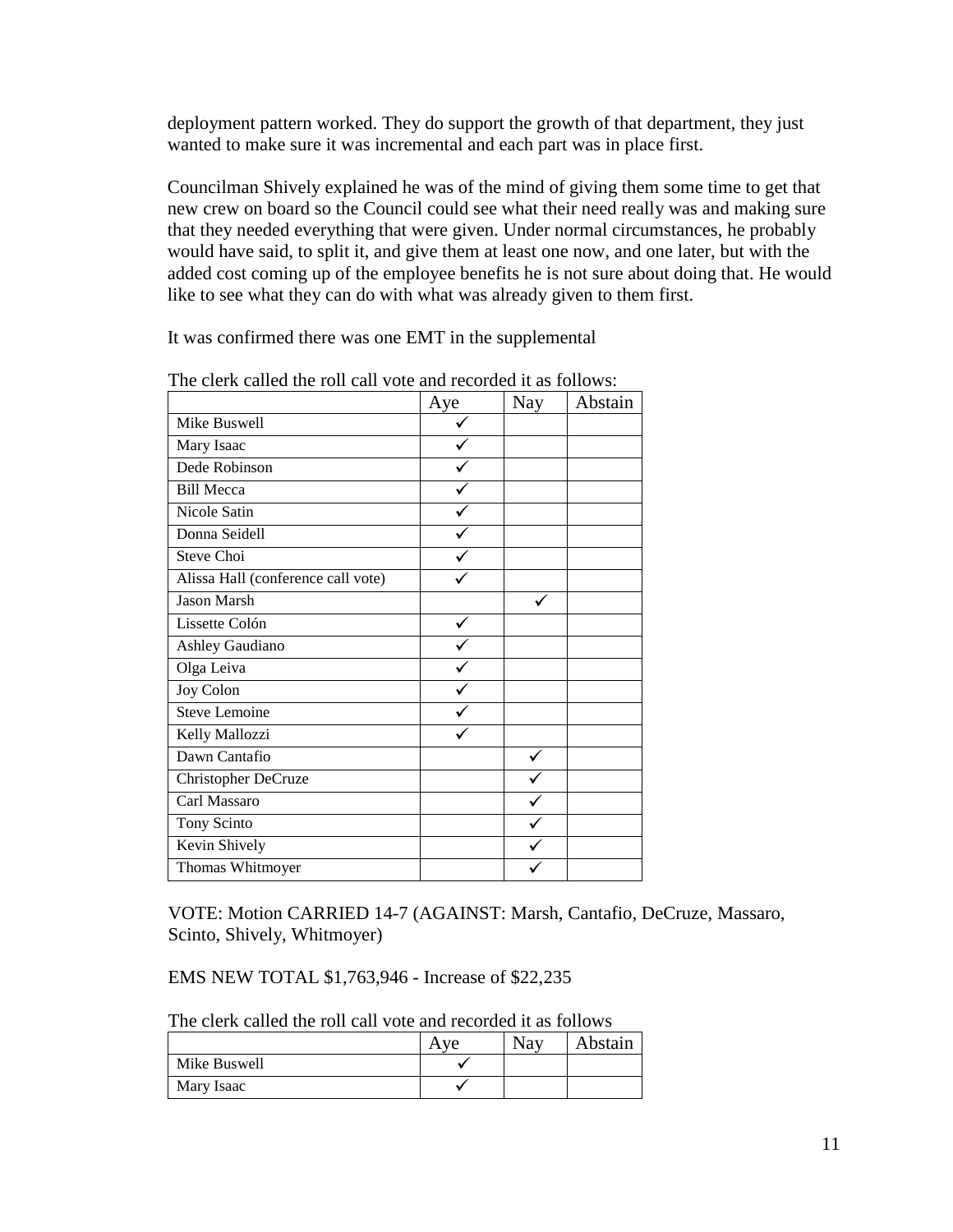| Dede Robinson                      |  |  |
|------------------------------------|--|--|
| <b>Bill Mecca</b>                  |  |  |
| Nicole Satin                       |  |  |
| Donna Seidell                      |  |  |
| Steve Choi                         |  |  |
| Alissa Hall (conference call vote) |  |  |
| Jason Marsh                        |  |  |
| Lissette Colón                     |  |  |
| <b>Ashley Gaudiano</b>             |  |  |
| Olga Leiva                         |  |  |
| Joy Colon                          |  |  |
| Steve Lemoine                      |  |  |
| Kelly Mallozzi                     |  |  |
| Dawn Cantafio                      |  |  |
| <b>Christopher DeCruze</b>         |  |  |
| Carl Massaro                       |  |  |
| Tony Scinto                        |  |  |
| Kevin Shively                      |  |  |
| Thomas Whitmoyer                   |  |  |

VOTE: APPROVED 19-2 (AGAINST: Massaro, Scinto)

#### **02 PUBLIC SAFETY NEW TOTAL** \$15,016,818-Increase of \$22,235 APPROVED by unanimous consent

# **03 PUBLIC WORKS**

PUBLIC WORKS-BUILDING MAINTENANCE 01030200581888 CAPITAL **OUTLAY** 

Moved by Marsh, seconded by Cantafio to increase by \$10,000.

Councilman Isaac explained after speaking with Mr. Estrada, the BOF had taken this out thinking that it was a more of a security issue. They wanted to know who was watching and what was being watched. The cameras are part of an ongoing program that they have been utilizing for safety and liability outside of park and public buildings. \$50,000 was put in, which was too much and are asking to put \$10,000 back in.

Councilman Scinto spoke against the motion because nobody's going to maintain them or check them. They have to run cables if they're putting them in a park and questioned whether the internet is set up in the park and whether the infrastructure is there. He does not know if the bus depot building is the town's. When he went there he saw cameras on the building already. He is against the motion from a maintenance and infrastructure standpoint.

Councilman Cantafio could only speak to Twin Brooks. She knew they put in security cameras there and they have been working, they monitor because there were problems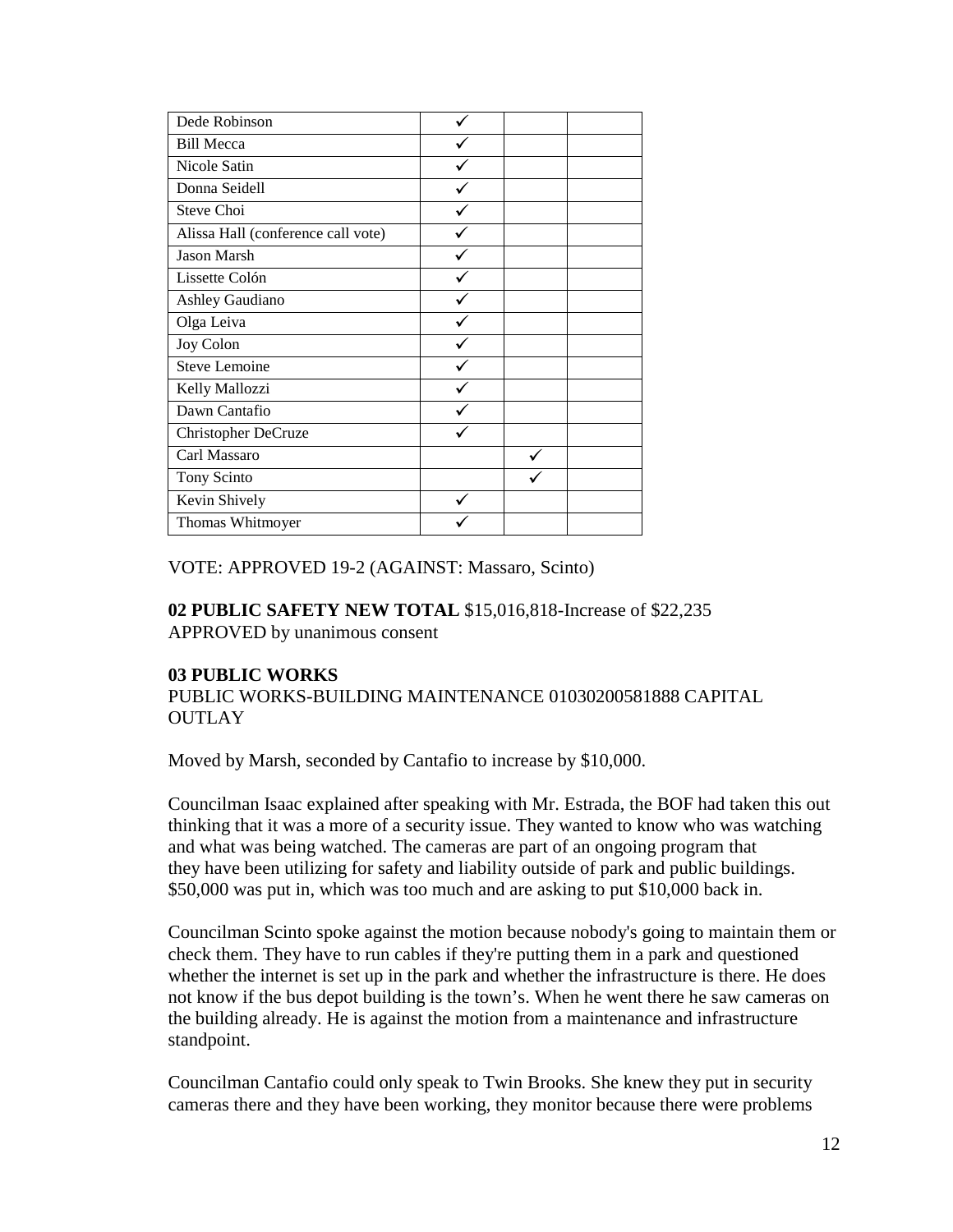with vandalism at the playground. She knows those are up and running and record 24 hours.

Councilman Isaac added it's also for falls and vandalism outside of town buildings. It's reviewing after the fact to help with insurance and liability.

The Chair confirmed Mr. Estrada had indicated \$10,000 was sufficient to put cameras in certain locations, not everywhere.

Councilman Isaac further explained it may not save directly on liability costs but if someone falls and there is a claim against the town, the cameras help to clarify and in many ways. There are a couple buildings that the \$10,000 will go towards. They're going to be at the BOF next month to present to them.

The Chair explained when they talk about monitoring and security, those conversations need to be held in Executive Session, because that's information that discloses potential security. If we want to have those conversations Mr. Estrada has made the offer to come to both the BOF and the Town Council to discuss in executive session. She will put that on the agenda for a future meeting and will try for either June or July.

Councilman Whitmoyer stated this is a campaign started for cameras. We're in a society that has cameras everywhere. We're making those steps year after year to add cameras, where it is necessary. This is to keep the process going it's not a greater expense down the road.

Ms. Pires noted she had not seen anything in the budget related to licensing costs, but if there were it would be under technology, IT handles all the maintenance.

|                                    | Aye | <b>Nay</b> | Abstain |
|------------------------------------|-----|------------|---------|
| Mike Buswell                       |     |            |         |
| Mary Isaac                         |     |            |         |
| Dede Robinson                      |     |            |         |
| <b>Bill Mecca</b>                  |     |            |         |
| Nicole Satin                       |     |            |         |
| Donna Seidell                      |     |            |         |
| Steve Choi                         |     |            |         |
| Alissa Hall (conference call vote) |     |            |         |
| <b>Jason Marsh</b>                 |     |            |         |
| Lissette Colón                     |     |            |         |
| Ashley Gaudiano                    |     |            |         |
| Olga Leiva                         |     |            |         |
| Joy Colon                          |     |            |         |
| <b>Steve Lemoine</b>               |     |            |         |
| Kelly Mallozzi                     |     |            |         |
| Dawn Cantafio                      |     |            |         |

|  |  |  | The clerk called the roll call vote and recorded it as follows |
|--|--|--|----------------------------------------------------------------|
|--|--|--|----------------------------------------------------------------|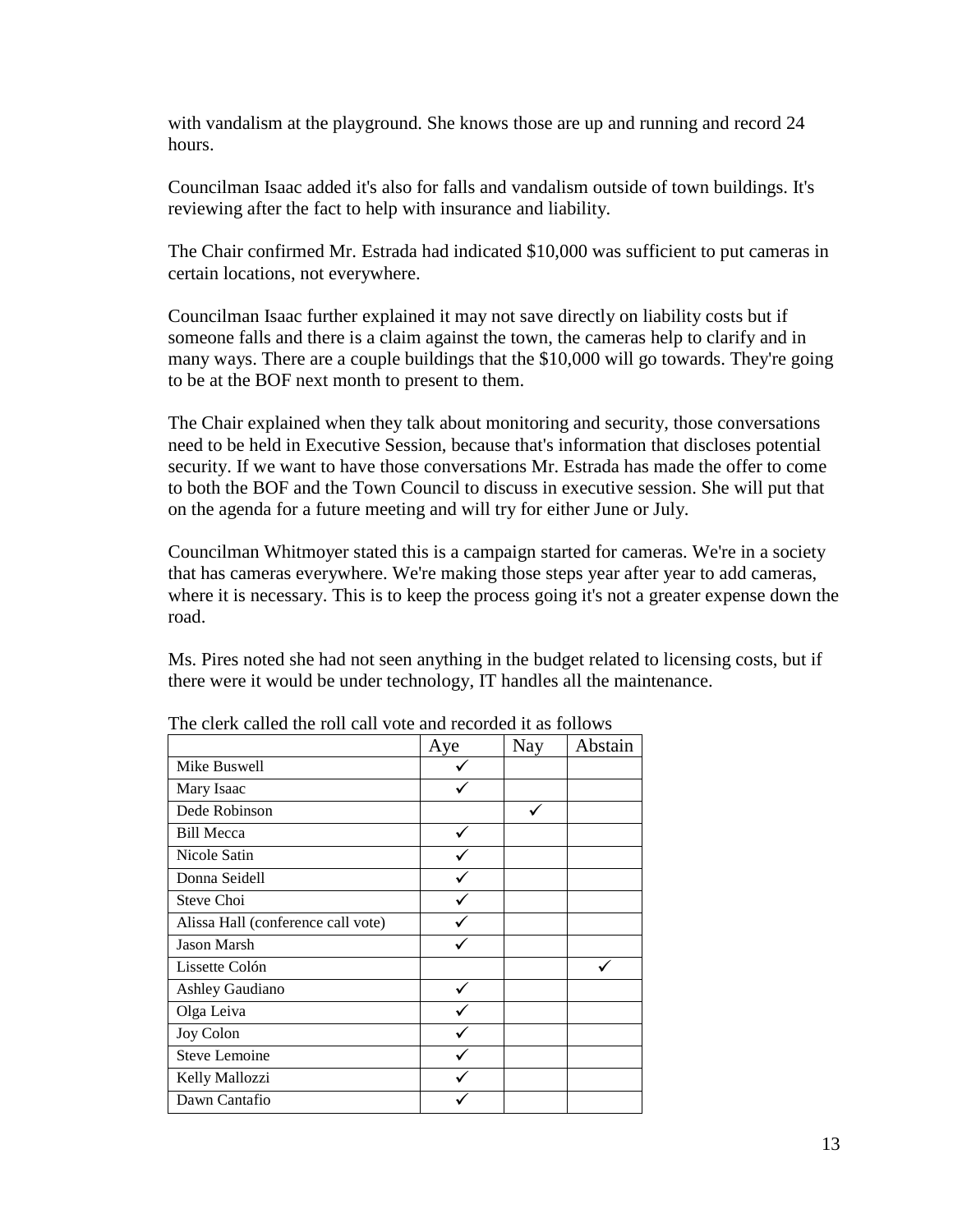| Christopher DeCruze |  |  |
|---------------------|--|--|
| Carl Massaro        |  |  |
| Tony Scinto         |  |  |
| Kevin Shively       |  |  |
| Thomas Whitmoyer    |  |  |

VOTE: Motion CARRIED 16-4-1 (AGAINST: Robinson, DeCruze, Massaro, Scinto) (ABSTENTION: [Colón\)](https://linkprotect.cudasvc.com/url?a=https%3a%2f%2fwww.norwalkps.org%2f526573_3%3fpersonID%3d243177&c=E,1,3K4q4WWTM6J_TEDSOg21JlDvlc8lQ_o8VilDGTakN86iHFJCB0p2WhOizanForr3Qp66AKFNDW09ibwhNon-rCTl7K_M-47SQbsdbEryFAGIgPaiCwXGfN9vDHRP&typo=1)

PUBLIC WORKS-BUILDING MAINTENANCE NEW TOTAL \$1,098,643-Increase \$10,000

|                                    | Aye | <b>Nay</b> | Abstain |
|------------------------------------|-----|------------|---------|
| Mike Buswell                       |     |            |         |
| Mary Isaac                         |     |            |         |
| Dede Robinson                      |     |            |         |
| <b>Bill Mecca</b>                  |     |            |         |
| Nicole Satin                       |     |            |         |
| Donna Seidell                      |     |            |         |
| Steve Choi                         |     |            |         |
| Alissa Hall (conference call vote) |     |            |         |
| <b>Jason Marsh</b>                 |     |            |         |
| Lissette Colón                     |     |            |         |
| Ashley Gaudiano                    |     |            |         |
| Olga Leiva                         |     |            |         |
| Joy Colon                          |     |            |         |
| Steve Lemoine                      |     |            |         |
| Kelly Mallozzi                     |     |            |         |
| Dawn Cantafio                      |     |            |         |
| Christopher DeCruze                |     |            |         |
| Carl Massaro                       |     |            |         |
| Tony Scinto                        |     |            |         |
| Kevin Shively                      |     |            |         |
| Thomas Whitmoyer                   |     |            |         |

The clerk called the roll call vote and recorded it as follows

VOTE: APPROVED 15-4-2 (AGAINST: Robinson, DeCruze, Massaro, Scinto) (ABSTENTION: [Colón,](https://linkprotect.cudasvc.com/url?a=https%3a%2f%2fwww.norwalkps.org%2f526573_3%3fpersonID%3d243177&c=E,1,3K4q4WWTM6J_TEDSOg21JlDvlc8lQ_o8VilDGTakN86iHFJCB0p2WhOizanForr3Qp66AKFNDW09ibwhNon-rCTl7K_M-47SQbsdbEryFAGIgPaiCwXGfN9vDHRP&typo=1) Leiva)

## **03 PUBLIC WORKS NEW TOTAL \$9,928,598-Increase \$10,000**

The clerk called the roll call vote and recorded it as follows

|              | $V\rightarrow$ | Nay | Abstain |
|--------------|----------------|-----|---------|
| Mike Buswell |                |     |         |
| Mary Isaac   |                |     |         |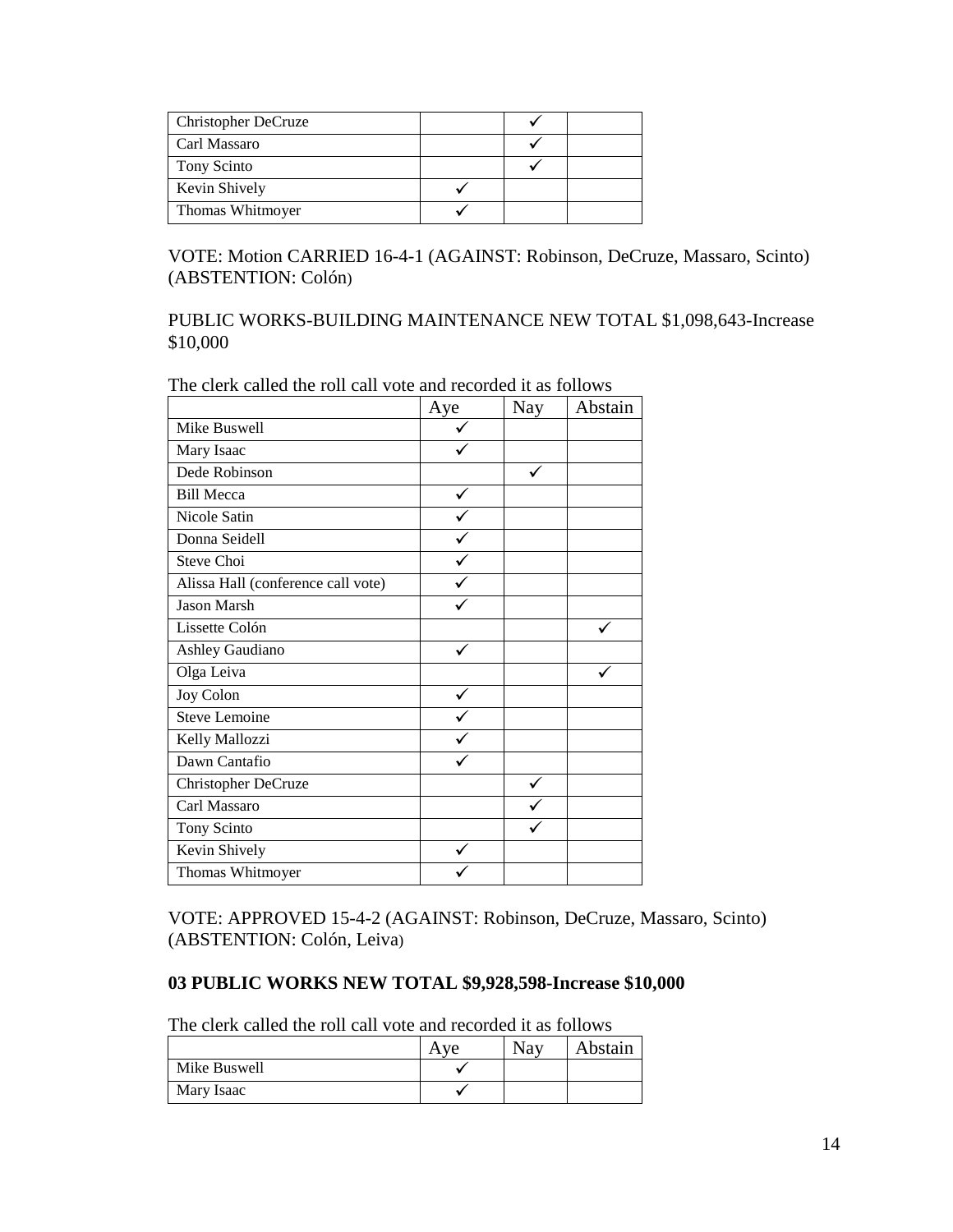| Dede Robinson                      |  |  |
|------------------------------------|--|--|
| <b>Bill Mecca</b>                  |  |  |
| Nicole Satin                       |  |  |
| Donna Seidell                      |  |  |
| Steve Choi                         |  |  |
| Alissa Hall (conference call vote) |  |  |
| Jason Marsh                        |  |  |
| Lissette Colón                     |  |  |
| Ashley Gaudiano                    |  |  |
| Olga Leiva                         |  |  |
| Joy Colon                          |  |  |
| Steve Lemoine                      |  |  |
| Kelly Mallozzi                     |  |  |
| Dawn Cantafio                      |  |  |
| <b>Christopher DeCruze</b>         |  |  |
| Carl Massaro                       |  |  |
| Tony Scinto                        |  |  |
| Kevin Shively                      |  |  |
| Thomas Whitmoyer                   |  |  |

VOTE: APPROVED 17-3-1 (AGAINST: Robinson, Massaro, Scinto) (ABSTENTION: Leiva)

#### **04 PUBLIC HEALTH TOTAL \$557,463-NO CHANGE**

VOTE: APPROVED by unanimous consent.

# **05 SOCIAL SERVICES/HUMAN SERVICES TOTAL \$875,643-NO CHANGE**

VOTE: APPROVED by unanimous consent.

#### **06 EDUCATION TOTAL \$124,812,196-NO CHANGE**

VOTE: APPROVED by unanimous consent.

#### **07 LIBRARIES TOTAL\$1,808,552-NO CHANGE**

VOTE: APPROVED by unanimous consent.

#### **08 RECREATION AND PARKS**

01080800 Tree Warden Moved by Scinto, seconded by Colon to reduce 01080800-522205 Program Expenses by \$75,000.

Councilman Scinto explained the Tree Warden is currently \$112,000 over budget for this year. He watched the BOF meeting and it seems that they were questioning why it is over so much. Trumbull does has a lot of trees, but this is already over this year with two months to go and questioned how many more trees have to be cut down.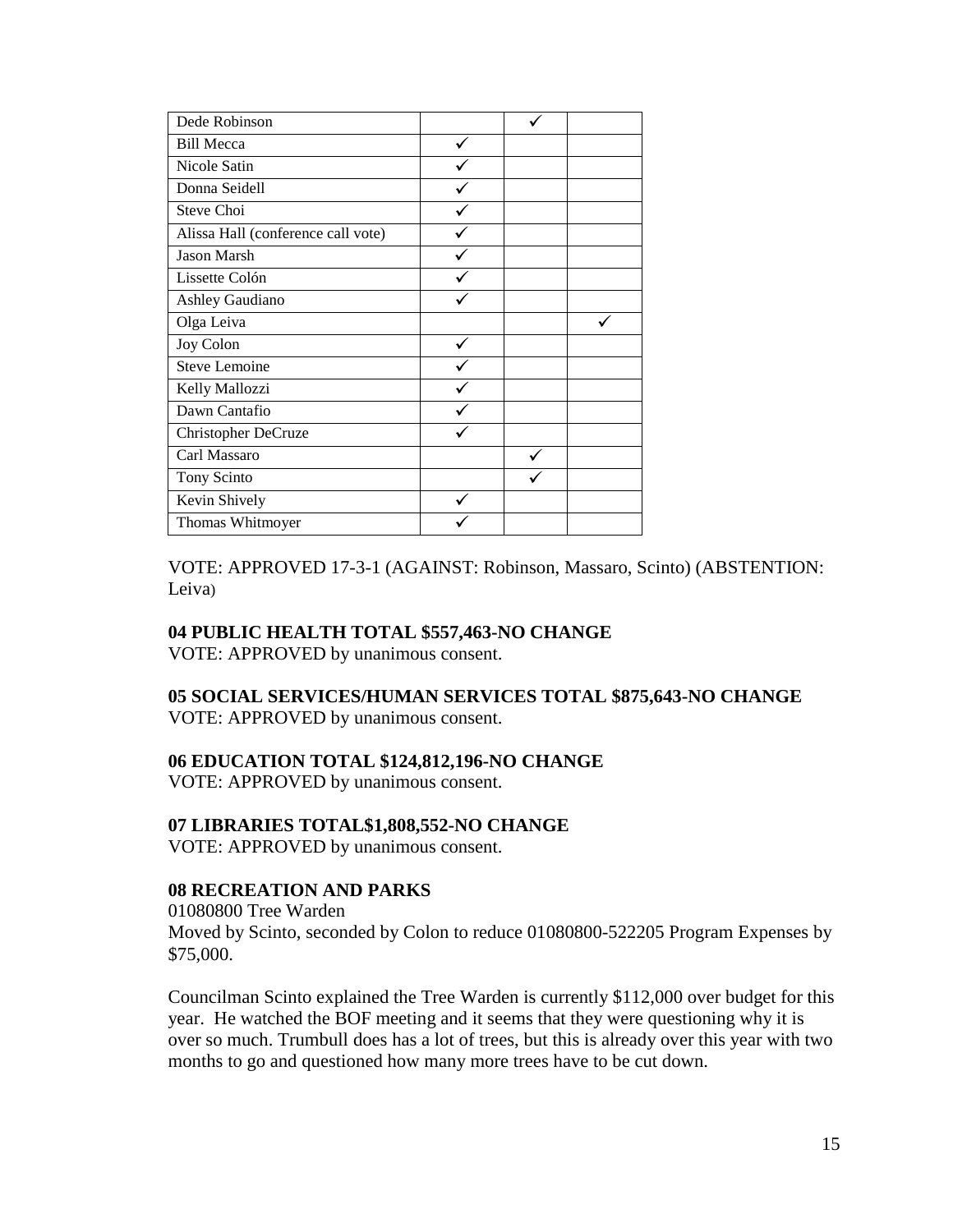Councilman Shively explained he voted against removing this money in committee, but since then he had thought about it a lot and has a lot of concerns. It seems like every year a certain amount is budgeted and they go far beyond that amount. He understands the department does have public safety requirements and liabilities. There are situations where there are emergencies where they have no choice but to take down trees. The problem that he has is that there really are not any answers. The BOF was asking questions wanting more information and have heard from several people who would like more information as far as what's an emergency and how much tree work they actually have to do. Going forward they need to ask those questions in more detail. He supports the motion.

Councilman Cantafio spoke against the motion and supports the \$75,000 in the budget. On the trail there are always emergencies and trees falling. There's also earmarked trees that are still supposed to come down this year. It is a safety issue on that trail, when they come down they might also take down the trail rails.

Councilman Satin supported keeping the \$75,000 in the budget because it's coming out every year. Historically they are spending this money. It just doesn't make sense to not have it in the budget at this point.

The Chair and Ms. Pires confirmed this is a reoccurs every year. The BOF has required they come to the board to clarify the differences every year and more often than at the end of the year. It does seem to be under budgeted every year.

The Chair noted the BOF has been asking what comes from planned expenses and what s coming from unexpected expenses?

Ms. McHugh explained there is a special account if it is weather related that is separate from this budget. This budget, has been historically under budgeted and has been reduced each year. The BOF added the money and asked that they come to the BOF before overspending when they hit a certain threshold.

Ms. McHugh further clarified there are residents that ask to have trees looked at to see if the tree is on the town property, that's the money that comes out of this account. If it's storm related, that's different and comes from the special account.

Councilman Massaro stated without \$75,000, the budget is up \$32,000 from the prior year. One can say that the department is underfunded, however, it can also be said that it's overspent. The BOF is going to make the inquiries necessary to see what the money is being spent on. He spoke in favor of cutting the \$75,000 until it's proven that they're not overspending the budget.

Councilman Satin noted Mr. Paris did ask for \$300,000. She would like to hear more from Mr. Paris and think there's a lot of digging to do here, but historically, we're spending the money anyway.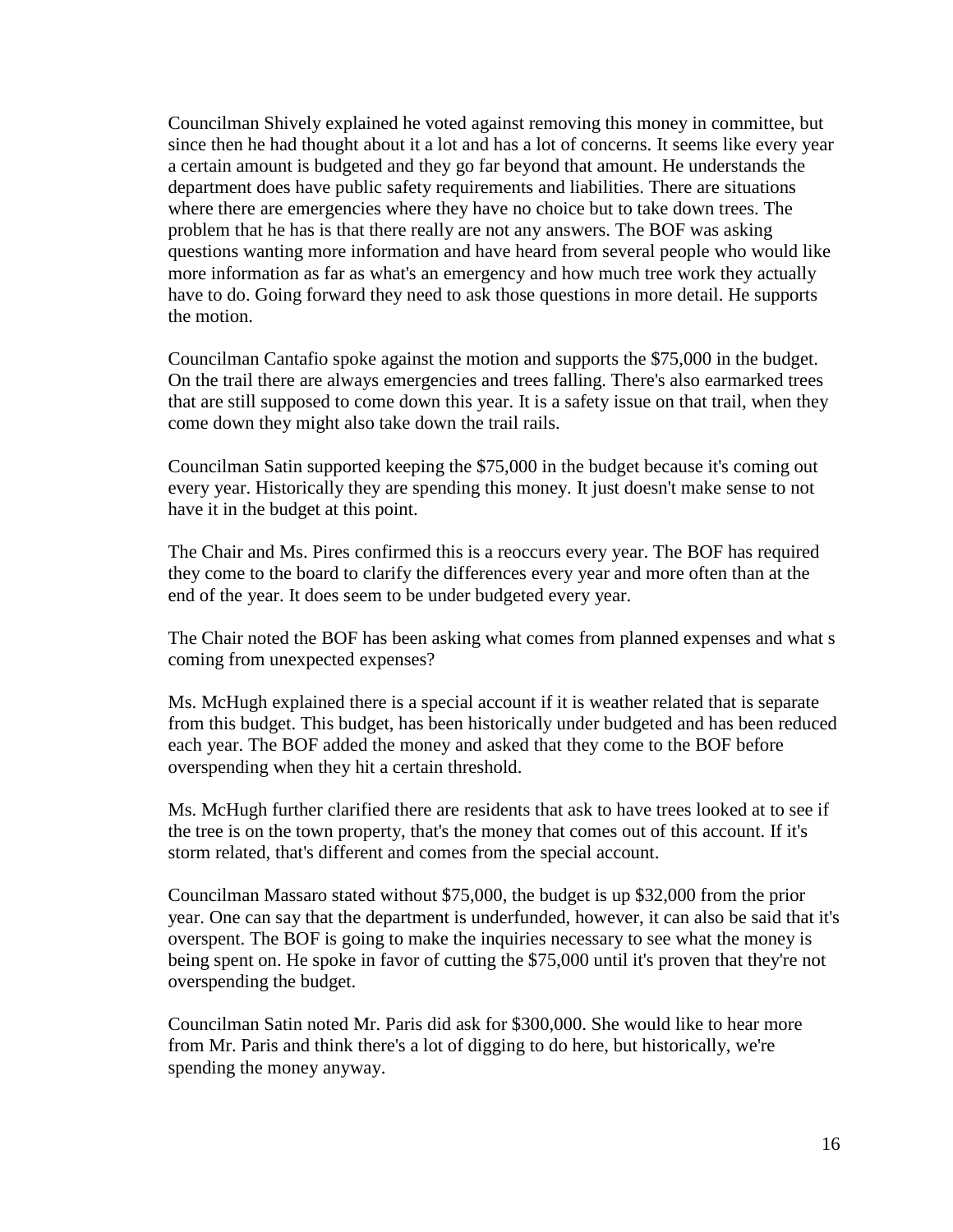Councilman Shively said the problem is they don't know if it is overspending or under budgeting. That is the information needed, they can't budget if they don't know what they need. The bottom line is that if there are emergencies, liabilities, or a tree coming down that could cause public safety issues, they are going to spend the money, regardless if it's budgeted or not. Not having a budget doesn't mean we won't spend it. Until it is known what the actual need is, they can't can keep adding money to the budget.

The Chair noted to decrease an amount they would need a majority vote. It would not be possible to get the information of how much money the department needs ahead of this vote. Those are the questions the BOF is asking and the Council will be having further conversation with the department head.

|                                    | Aye | Nay | Abstain |
|------------------------------------|-----|-----|---------|
| Mike Buswell                       |     |     |         |
| Mary Isaac                         |     |     |         |
| Dede Robinson                      |     |     |         |
| <b>Bill Mecca</b>                  |     |     |         |
| Nicole Satin                       |     |     |         |
| Donna Seidell                      |     |     |         |
| Steve Choi                         |     |     |         |
| Alissa Hall (conference call vote) |     |     |         |
| Jason Marsh                        |     |     |         |
| Lissette Colón                     |     |     |         |
| Ashley Gaudiano                    |     |     |         |
| Olga Leiva                         |     |     |         |
| Joy Colon                          |     |     |         |
| <b>Steve Lemoine</b>               |     |     |         |
| Kelly Mallozzi                     |     |     |         |
| Dawn Cantafio                      |     |     |         |
| Christopher DeCruze                |     |     |         |
| Carl Massaro                       |     |     |         |
| Tony Scinto                        |     |     |         |
| Kevin Shively                      |     |     |         |
| Thomas Whitmoyer                   |     |     |         |

The clerk called the roll call vote and recorded it as follows

VOTE: Motion CARRIED 15-6- (AGAINST: Buswell, Robinson, Satin, Hall, Mallozzi, Cantafio)

#### **TREE WARDEN NEW TOTAL \$190,285-DECREASE \$75.000**

The clerk called the roll call vote and recorded it as follows

|              | $V\rightarrow$ | <b>Nay</b> | Abstain |
|--------------|----------------|------------|---------|
| Mike Buswell |                |            |         |
| Mary Isaac   |                |            |         |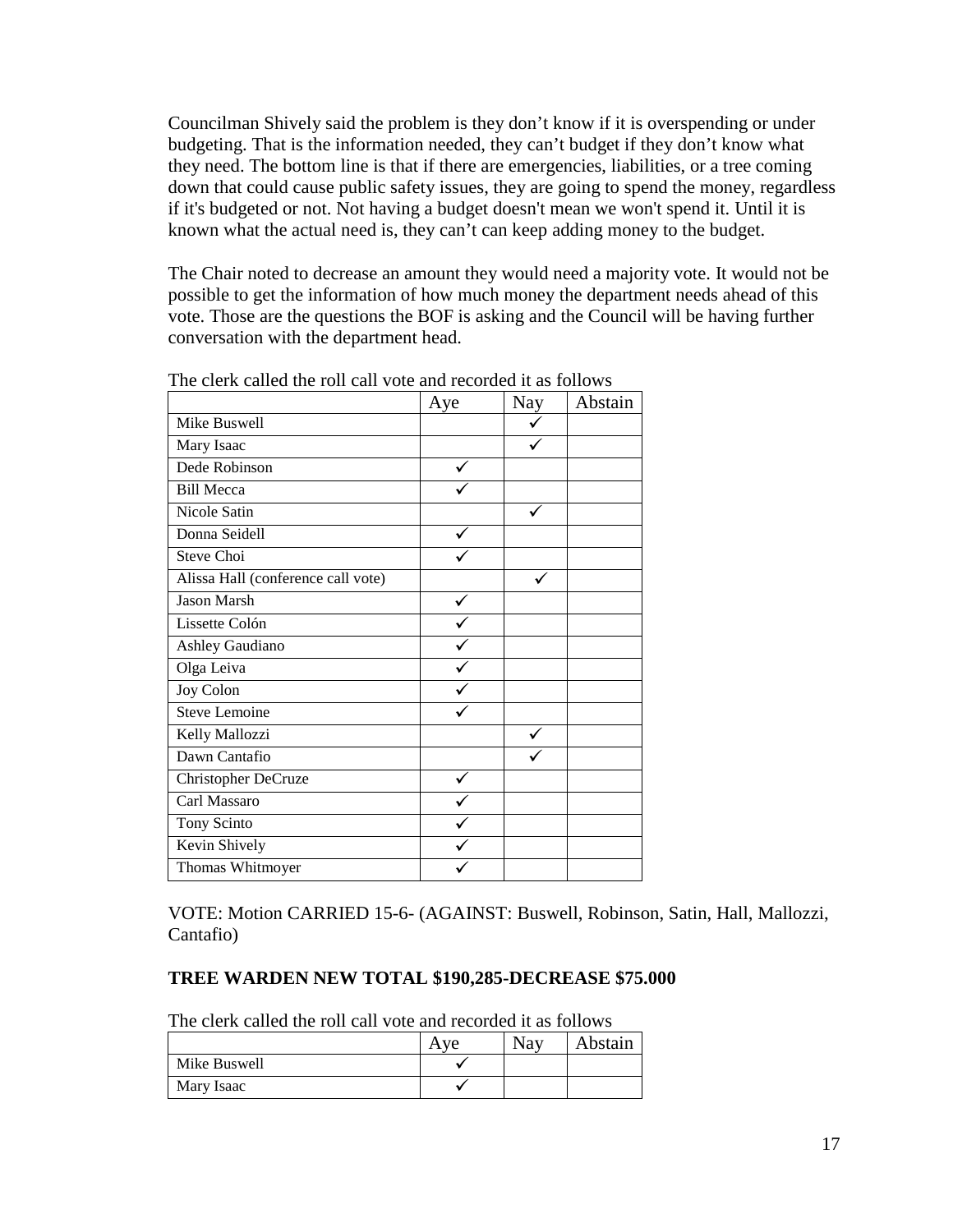| Dede Robinson                      |  |  |
|------------------------------------|--|--|
| <b>Bill Mecca</b>                  |  |  |
| Nicole Satin                       |  |  |
| Donna Seidell                      |  |  |
| Steve Choi                         |  |  |
| Alissa Hall (conference call vote) |  |  |
| <b>Jason Marsh</b>                 |  |  |
| Lissette Colón                     |  |  |
| <b>Ashley Gaudiano</b>             |  |  |
| Olga Leiva                         |  |  |
| Joy Colon                          |  |  |
| Steve Lemoine                      |  |  |
| Kelly Mallozzi                     |  |  |
| Dawn Cantafio                      |  |  |
| Christopher DeCruze                |  |  |
| Carl Massaro                       |  |  |
| Tony Scinto                        |  |  |
| Kevin Shively                      |  |  |
| Thomas Whitmoyer                   |  |  |

VOTE: APPROVED 20-1 (AGAINST: Cantafio)

## **08 RECREATION AND PARKS NEW TOTAL \$3,479,264-DECREASE \$75,000** VOTE: APPROVED by unanimous consent.

#### **09 DEBT SERVICE \$7,312,505-NO CHANGE**

VOTE: APPROVED by unanimous consent.

#### **10 ENTERPRISE FUNDS 20100000 SEWERS-ENTERPRISE TOTAL \$10,231,830-NO CHANGE**

Ms. Katske explained sewer assessment cannot be aid online due to a software issue. VOTE: APPROVED by unanimous consent.

#### 21100000 TASHUA KNOLLS ENTERPRISE

Moved by Isaac, seconded by Shively to reduce 21100000-581888 Capital Outlay by \$105,585.

This was addressed by the supplemental appropriation adopted earlier at this meeting. This represents the roof repair/replacement written into this budget. Attorney Schopick explained the cost of the roof was \$105,000.

Moved by Isaac to amend her motion, seconded by Shively to reduce 21100000-581888 Capital Outlay by \$105,000. VOTE: Motion CARRIED by unanimous consent.

# **TASHUA KNOLLS NEW TOTAL \$2,480,147-DECREASE\$105,000**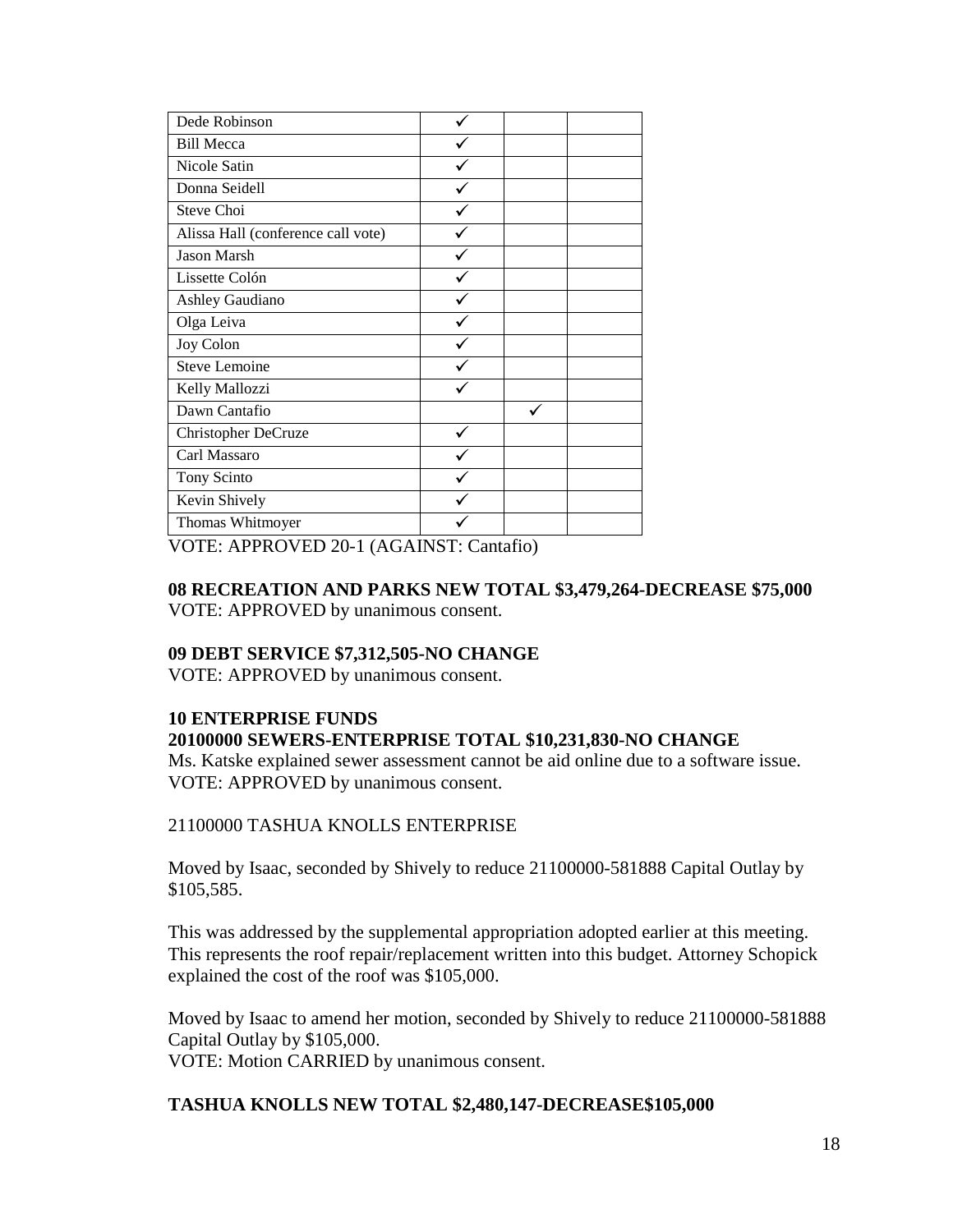VOTE: APPROVED by unanimous consent.

**10 ENTERPRISE FUNDS NEW TOTAL \$12,711,977-DECREASE \$105,000** VOTE: APPROVED by unanimous consent.

## **01 GENERAL GOVERNMENT**

01013400-511151 Employee Benefits

The Chair noted last week at the Finance Committee they were alerted that medical benefit costs will increase and is going to cost both the Town and the BOE additional monies. It was proposed to restore a decrease by the BOF and restore account 511151 Fringe Benefits, Medical and Dental to the first selectman level of \$6,145,380.

Ms. Pires explained in February their broker gave them a quote of an increase in the medical at 7.5%, which is included in a budget. Subsequent to that they were informed it will be a 10.5%. That translates to a \$150,000 increase for the Town and for the BOE about \$400,000. The Council cannot increase higher than the first selectman level of funding, but can restore the 34,650.

Moved by Whitmoyer, seconded by Cantafio to increase 01013400-511151 Employee Benefits by \$34,650. The Chair noted a 2/3 vote is required

VOTE: Motion CARRIED by unanimous consent.

**EMPLOYEE BENEFITS NEW TOTAL \$19,218,166-INCREASE \$34,650** VOTE: APPROVED by unanimous consent.

**01 GENERAL GOVERNMENT NEW TOTAL \$26,279,899-INCREASE \$34,650** VOTE: APPROVED by unanimous consent.

# **GENERAL FUND TOTAL \$190,070,932-DECREASE \$8,115**

VOTE: APPROVED by unanimous consent.

#### **GRAND TOTAL \$202,782,909-DECREASE \$113,115.00**

|                                    | Aye | <b>Nay</b> | Abstain |
|------------------------------------|-----|------------|---------|
| Mike Buswell                       |     |            |         |
| Mary Isaac                         |     |            |         |
| Dede Robinson                      |     |            |         |
| <b>Bill Mecca</b>                  |     |            |         |
| Nicole Satin                       |     |            |         |
| Donna Seidell                      |     |            |         |
| voSteve Choi                       |     |            |         |
| Alissa Hall (conference call vote) |     |            |         |
| Jason Marsh                        |     |            |         |

The clerk called the roll call vote and recorded it as follows: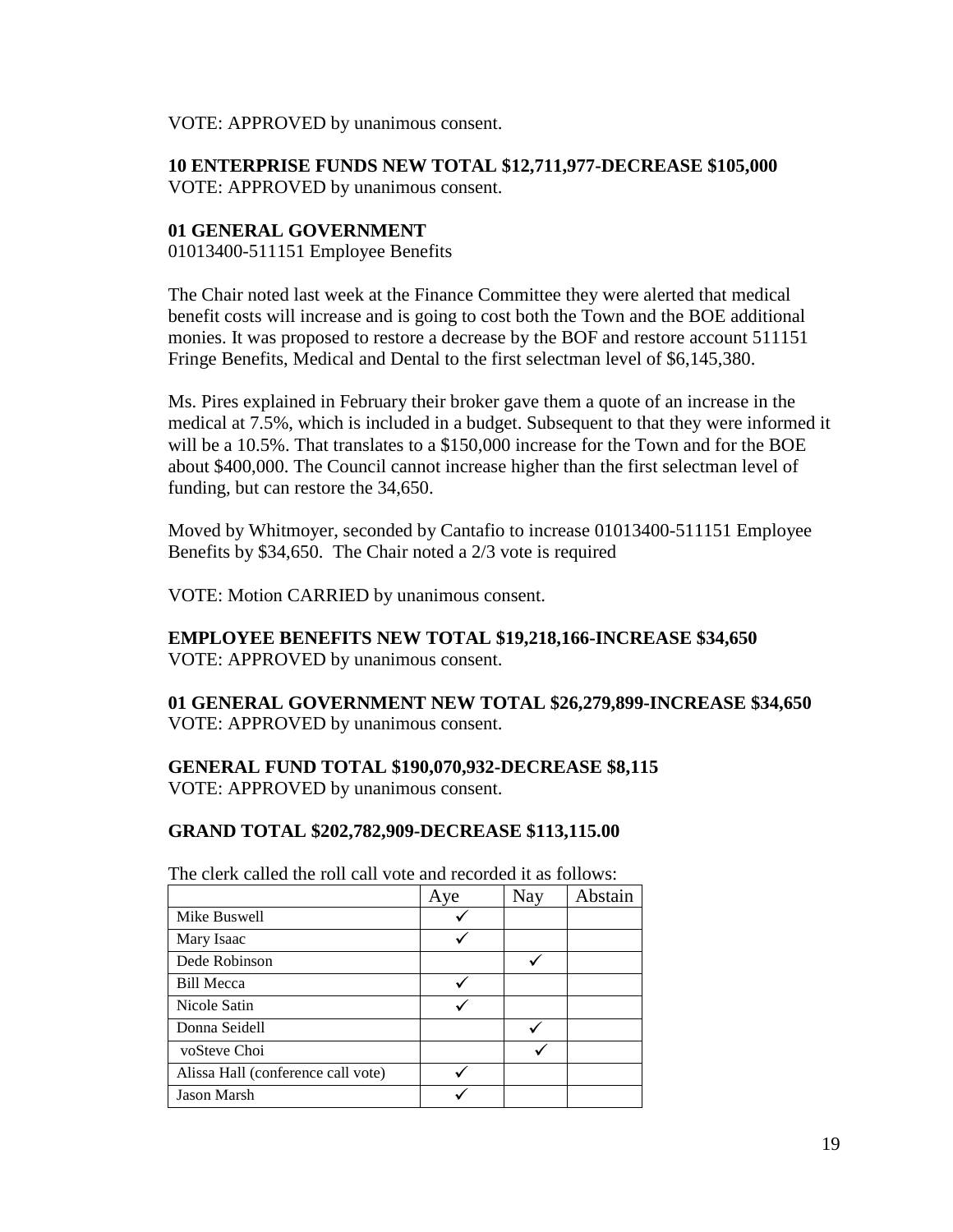| Lissette Colón       |  |  |
|----------------------|--|--|
| Ashley Gaudiano      |  |  |
| Olga Leiva           |  |  |
| Joy Colon            |  |  |
| <b>Steve Lemoine</b> |  |  |
| Kelly Mallozzi       |  |  |
| Dawn Cantafio        |  |  |
| Christopher DeCruze  |  |  |
| Carl Massaro         |  |  |
| Tony Scinto          |  |  |
| Kevin Shively        |  |  |
| Thomas Whitmoyer     |  |  |

VOTE: ADOPTED 12-9 (AGAINST: Robinson, Seidell, Choi, [Colón,](https://linkprotect.cudasvc.com/url?a=https%3a%2f%2fwww.norwalkps.org%2f526573_3%3fpersonID%3d243177&c=E,1,3K4q4WWTM6J_TEDSOg21JlDvlc8lQ_o8VilDGTakN86iHFJCB0p2WhOizanForr3Qp66AKFNDW09ibwhNon-rCTl7K_M-47SQbsdbEryFAGIgPaiCwXGfN9vDHRP&typo=1) Leiva, Lemoine, DeCruze, Massaro, Scinto)

ADJOURNMENT: There being no further business to discuss and upon motion made by Cantafio, seconded by Leiva the Town Council adjourned by unanimous consent at 9:23 p.m.

Respectfully Submitted,

Margaret D. Mastroni Town Council Clerk

**.**

\_\_\_\_\_\_\_\_\_\_\_\_\_\_\_\_\_\_\_\_\_\_\_\_\_\_\_\_\_\_\_\_\_\_\_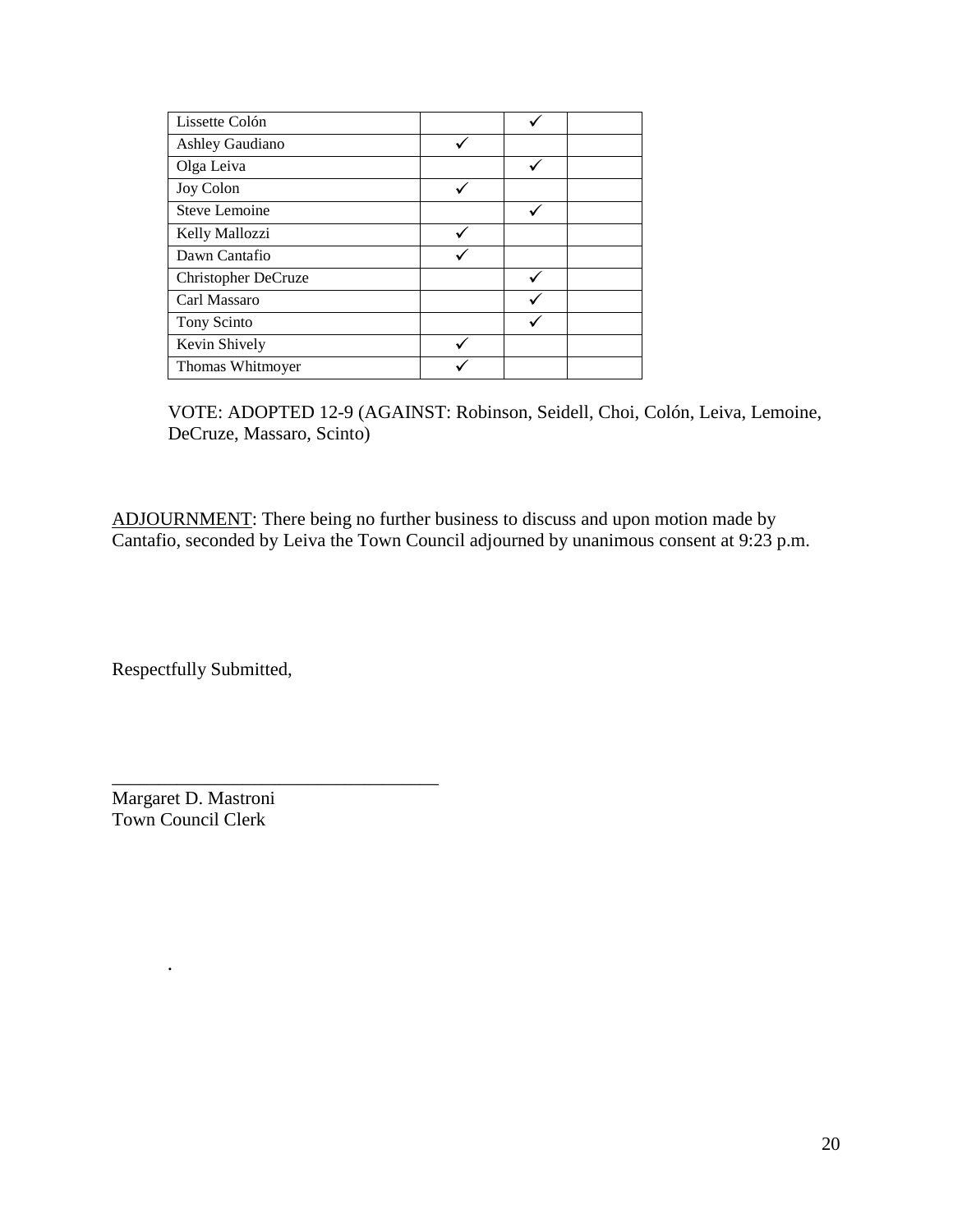# FULL RESOLUTIONS

#### RESOLUTION TC29-55:

WHEREAS, the State of Connecticut Bond Commission has authorized \$1,500,000 for the Trumbull Veterans and First Responders Center to be used for general construction costs; and

WHEREAS, the Connecticut Department of Economic and Community Development (DECD) is the State department responsible to administer the aforementioned funds; and

WHEREAS, DECD is authorized to extend financial assistance for economic development projects; and

WHEREAS, it is desirable and in the public interest that the Town of Trumbull make an application to the State for \$1,500,000 in order to undertake the construction phase of the Veterans and First Responders Center project and to execute the Assistance Agreement.

NOW, THEREFORE, BE IT RESOLVED That the Trumbull Town Council is cognizant of the application for funding in an amount not to exceed \$1,500,000 for the construction phase of the Trumbull Veterans and First Responders Center and the conditions and prerequisites for the state financial assistance imposed by the Department of Economic and Community Development, and authorizes First Selectman Vicki A. Tesoro to execute and file such application with the Connecticut Department of Economic and Community Development and all subsequent amendments, reports, and related documents in order to administer and implement the project.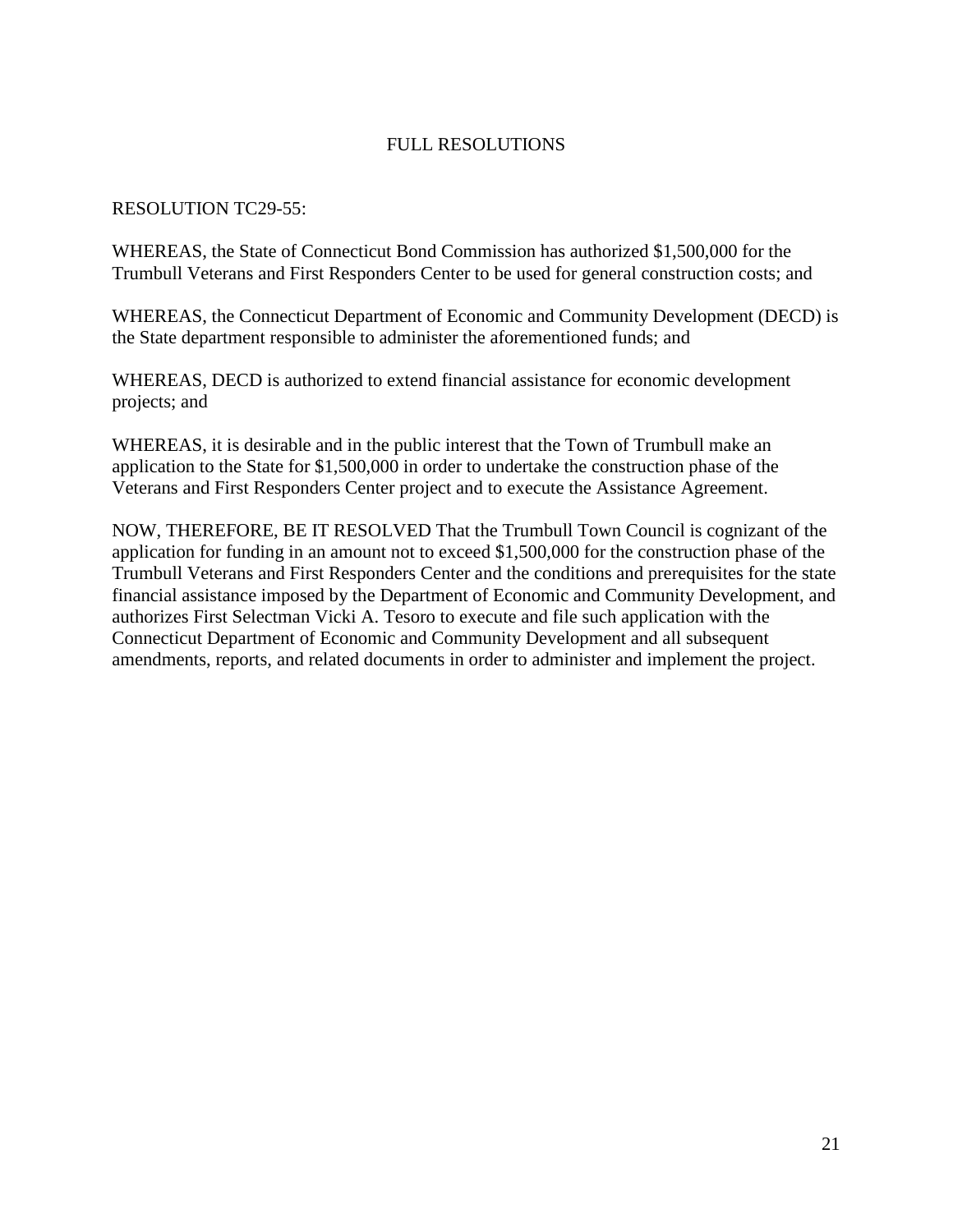## RESOLUTION TC29-56:

WHEREAS, the United States Congress is accepting applications for federal funding through the 2023 Member Directed Community Project Program/Congressionally Directed Spending Program; and

WHEREAS, the Town of Trumbull is applying to both the House of Representatives and the United States Senate for funding in the amount of \$3,000,000 to support the construction of the Trumbull Veterans and First Responders Center; and

WHEREAS, the application has been submitted under the Transportation, Housing and Urban Development, and Related Agencies account under the Community Development line item "Economic Development Initiatives (EDI)" which supports construction, rehabilitation, and improvements to public facilities and neighborhood centers.

Now, THEREFORE, BE IT RESOLVED That the Trumbull Town Council is cognizant of the application for funding from the 2023 Member Directed Community Project Program in the amount of \$3,000,000 for general construction of the Trumbull Veterans and First Responders Center, and authorizes First Selectman Vicki A. Tesoro to execute and file such application and all subsequent amendments, reports, and related documents in order to administer and implement the project.